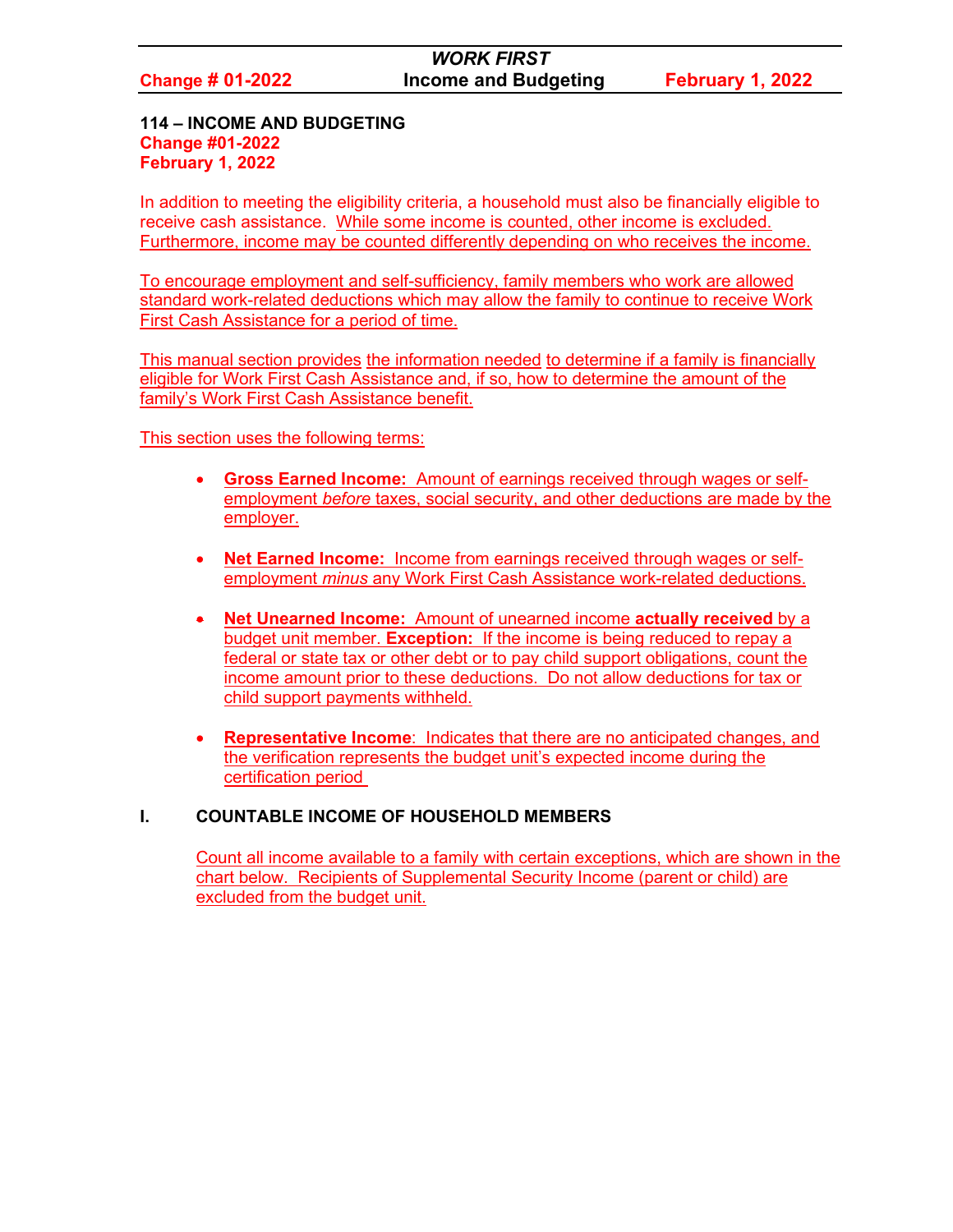Count the income of the following people if they reside in the applicant/recipient household.

| <b>Member</b>                                                                                                       | <b>Included Member</b>                                                     | <b>Excluded</b><br>Member:<br>Citizenship/<br>Immigration<br><b>Status</b> | <b>Excluded</b><br>member:<br><b>SSI Recipient</b> | <b>Excluded</b><br>Member:<br>Other reasons                                                                                                                            |
|---------------------------------------------------------------------------------------------------------------------|----------------------------------------------------------------------------|----------------------------------------------------------------------------|----------------------------------------------------|------------------------------------------------------------------------------------------------------------------------------------------------------------------------|
| Parents<br>(including<br>biological,<br>adoptive, step<br>and emancipated<br>minor<br>parents)                      | Earned and<br>unearned income                                              | Earned and<br>unearned income                                              | Do not count any<br>of their income                | Earned and<br>unearned<br>income.                                                                                                                                      |
| Children,<br>including minor<br>parents (not<br>emancipated<br>minors) and<br>children subject<br>to the family cap | Child's unearned<br>income.<br>Do not count a<br>child's earned<br>income. | Do not count any<br>of the child's<br>earned or<br>unearned income.        | Do not count any<br>of their income.               | Do not count any<br>of their income.<br><b>Exception:</b><br>Failure to<br>provide/apply for<br>Social Security<br>Number: count<br>the child's<br>unearned<br>income. |
| Non-Parent Adult<br>caretaker/Spouse<br>of the non-parent<br>adult caretaker                                        | Do not count any<br>of their income.                                       | Do not count any<br>of their income.                                       | Do not count any<br>of their income.               | Do not count any<br>of their income.                                                                                                                                   |

#### **II. APPLYING FOR OTHER GOVERNMENT BENEFITS**

Based on the interview with the household and/or information gathered from the Online Verification System (OVS), an applicant/recipient may be potentially eligible for other government benefits. If an applicant/recipient is potentially eligible for other government benefits such as Social Security Benefits, Veterans Benefits, or Supplemental Security Income, they are required to apply for these benefits.

# **A. Applying for UIB**

An applicant/recipient is required to apply for Unemployment Insurance Benefits (UIB) as a condition of eligibility. If the individual meets the monetary eligibility criteria, the individual must file a claim. The case manager must review the current wage data in OVS for the last 12 months (four quarters). Refer to the Job Aid Unemployment Information: Claim Status Codes Defined for additional guidance. The monetary determination criteria for potential UIB eligibility are:

1. The individual must meet the minimum 12-month base period (four quarters) requirement.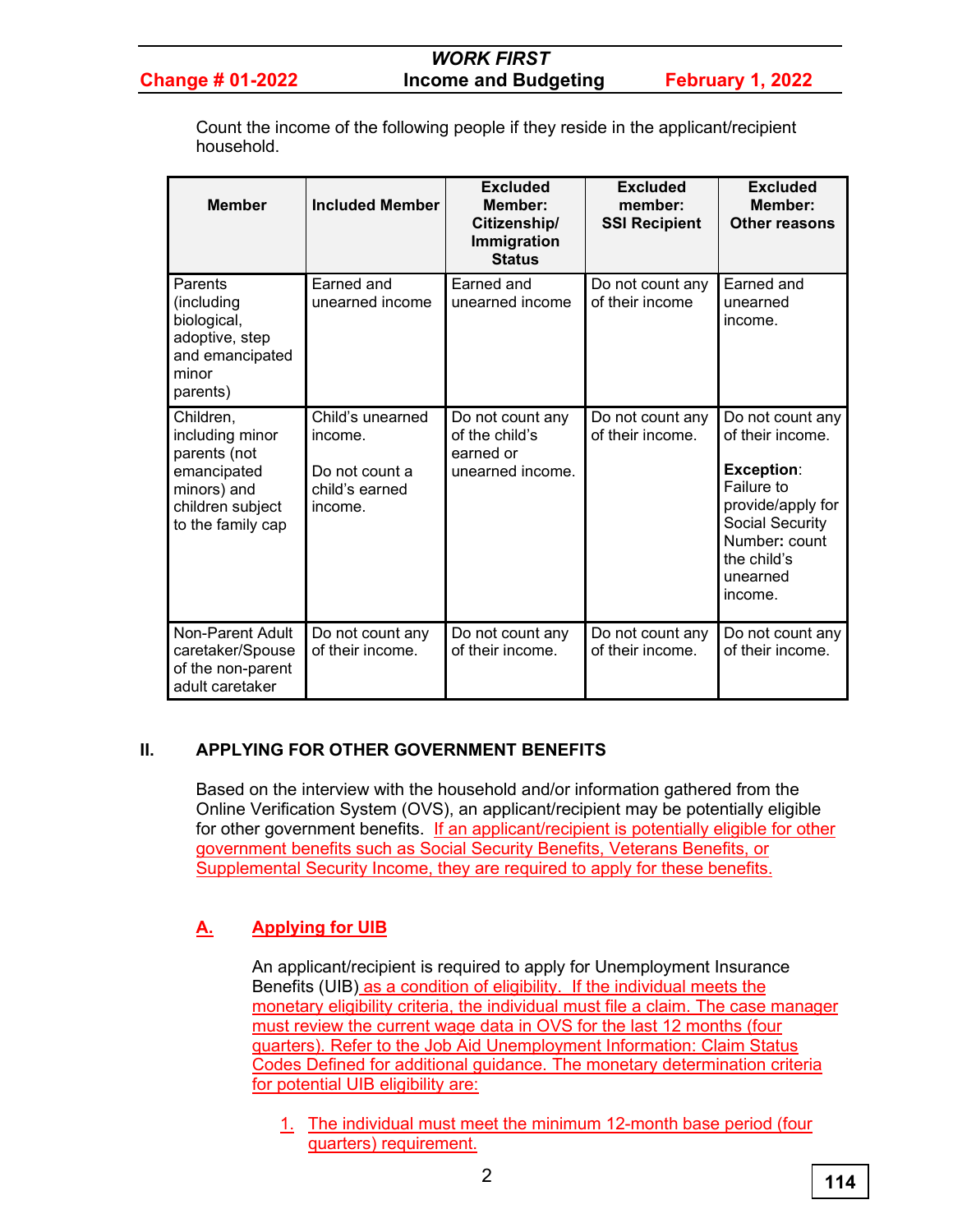2. The minimum base period wage requirement is currently \$6,455.38 and is revised August 1st of each year.

The individual must file a claim by using one of the following methods:

- 1. Register online at des.nc.gov; or
- 2. Register by calling the DES Customer Call Center at 888-737-0259; or
- 3. Register in person at the local NCWorks Career Center.

Once the claim is filed, the claimant will receive the NC CLM 550, Wage Transcript and Monetary Determination form. This form may be used to verify the filed claim.

An applicant/recipient is not required to apply for UIB if the applicant/recipient meets one of the following conditions:

- 1. Employed full-time as defined by the employer;
- 2. Registered for and attending school or on vacation during or between successive quarters or semesters;
- 3. Receiving or applying for benefits under any state or federal law based on temporary or permanent total disability;
- 4. Receiving a government or other pension, retirement, annuity, or other similar periodic payment that is more than the potential monthly UIB benefit;
- 5. Placed on disciplinary suspension by the employer. The applicant/recipeint is considered dismissed from the employment if there is a single disciplinary suspension that lasts more than 10 consecutive calendar days. The applicant/recipeint must then apply for UIB; or
- 6. Unavailable for work due to a medical condition, including childbirth, as verified by a health care provider's statement.

Refer to the Unemployment Information: Claim Status Codes defined Job Aid for guidance on how to read the OVS ESC claim status codes.

## **B. Procedures for Applications and Ongoing Cases**

When the case manager determines an applicant/recipient is required to apply for UIB or other government benefits, take the following actions.

1. Notify the applicant/recipient via the [DSS-8146A,](http://info.dhhs.state.nc.us/olm/forms/dss/dss-8146A-ia.pdf) Notice of Information Needed to Determine Your Eligibility for Work First Family Assistance, of the requirement to apply for UIB or other government benefits. Give the applicant/recipient 12 calendar days to apply.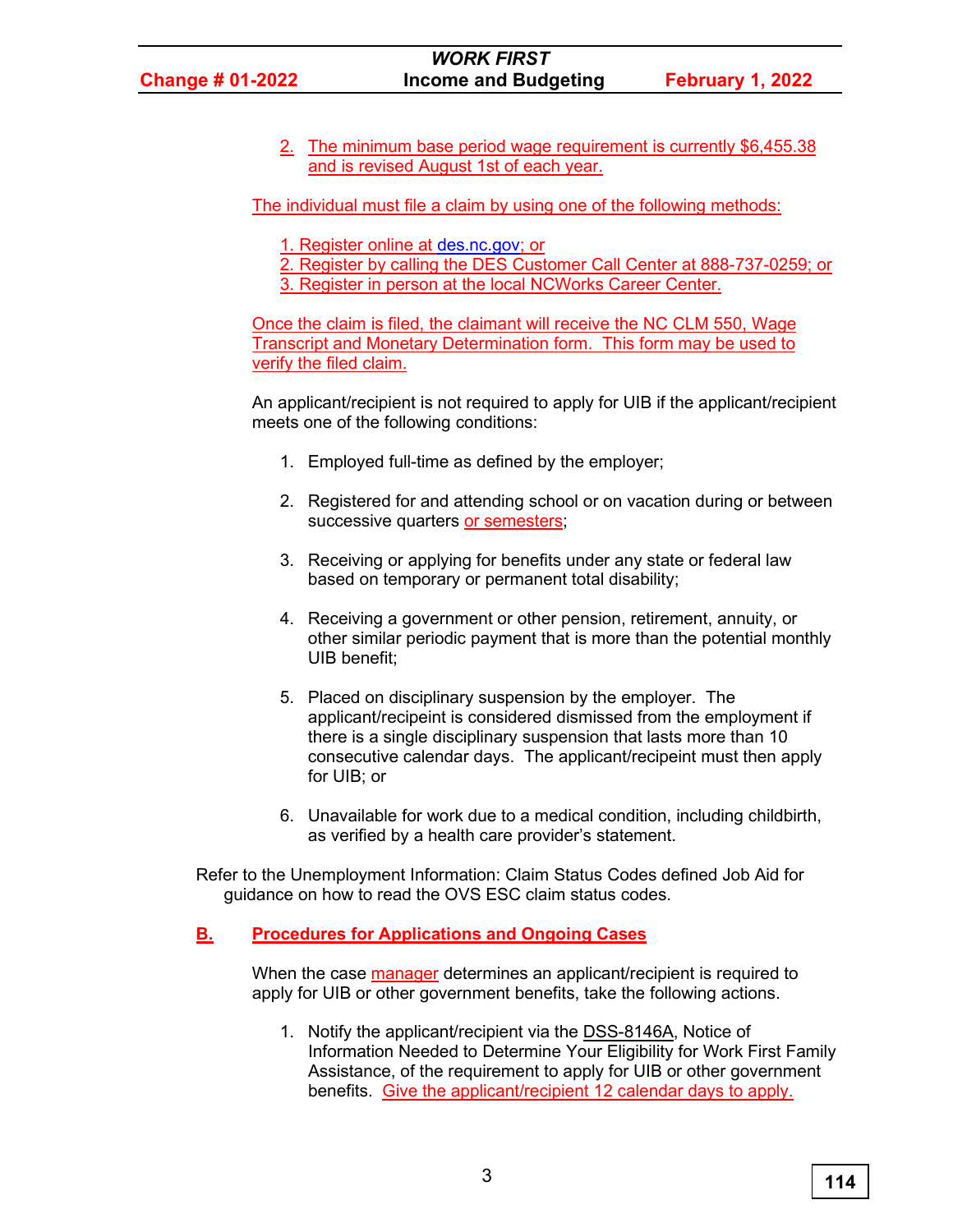# *WORK FIRST* **Income and Budgeting February 1, 2022**

- 2. Inform the applicant/recipient that if a disability makes it difficult to apply for these benefits, the agency will assist the applicant/recipient in applying for those benefits as a reasonable accommodation.
- 3. Ask the family if they need help and document the response and the type of help/reasonable accommodation requested, offered and/or provided, if any, in the case record.
- 4. The applicant/recipient must provide verification they have applied for UIB. Verify the application for other government benefits by contacting the source. If unable to obtain verification from the source, accept the family's statement of application.
- 5. If the applicant/recipient does not apply for UIB or other government benefits by the deadline date on the DSS-8146A, determine if there is good cause for the failure to do so.
- 6. If an applicant/recipient is unable to complete the application for reasons related to a disability (such as difficulty with mobility, caring for a household member with a disability, or having a cognitive or learning disability that makes it difficult to read and complete the application), provide additional time to complete the application and provide agency assistance in doing so as a reasonable accommodation.
- 7. If there is not a determination of good cause for completing the requirement by the established deadline, deny the application. Refer to [Section 119](https://policies.ncdhhs.gov/divisional/social-services/work-first/policy-manuals/wf119.pdf) for good cause clarification.
- 8. If the family member applies for UIB or other benefits by the deadline set, but has not begun receiving benefits, do not consider as income until the family member receives the benefits.
- 9. Do not delay application processing or applying other changes for an ongoing case if the only outstanding verification is the amount of the UIB or other benefit. Set a task in NC FAST to review the case for receipt of the benefit(s).
- 10. If the applicant/recipient has applied for and has already begun receiving the UIB or other government benefit, process the application or apply changes to the ongoing case.

## **III. THE WORK FIRST PAYMENT CALCULATION**

The Work First Cash Assistance payment is determined by subtracting the household's total countable earned and unearned income from the Need Standard based on the number in the assistance unit. Subtract the total from the Need Standard for the number in the family unit. The payment is 50% of the difference unless there is a recoupment and/or sanction. The recoupment amount is subtracted from the payment. The sanction percentage is taken from the payment. The following chart shows the Need Standard by the number in the budget/assistance unit.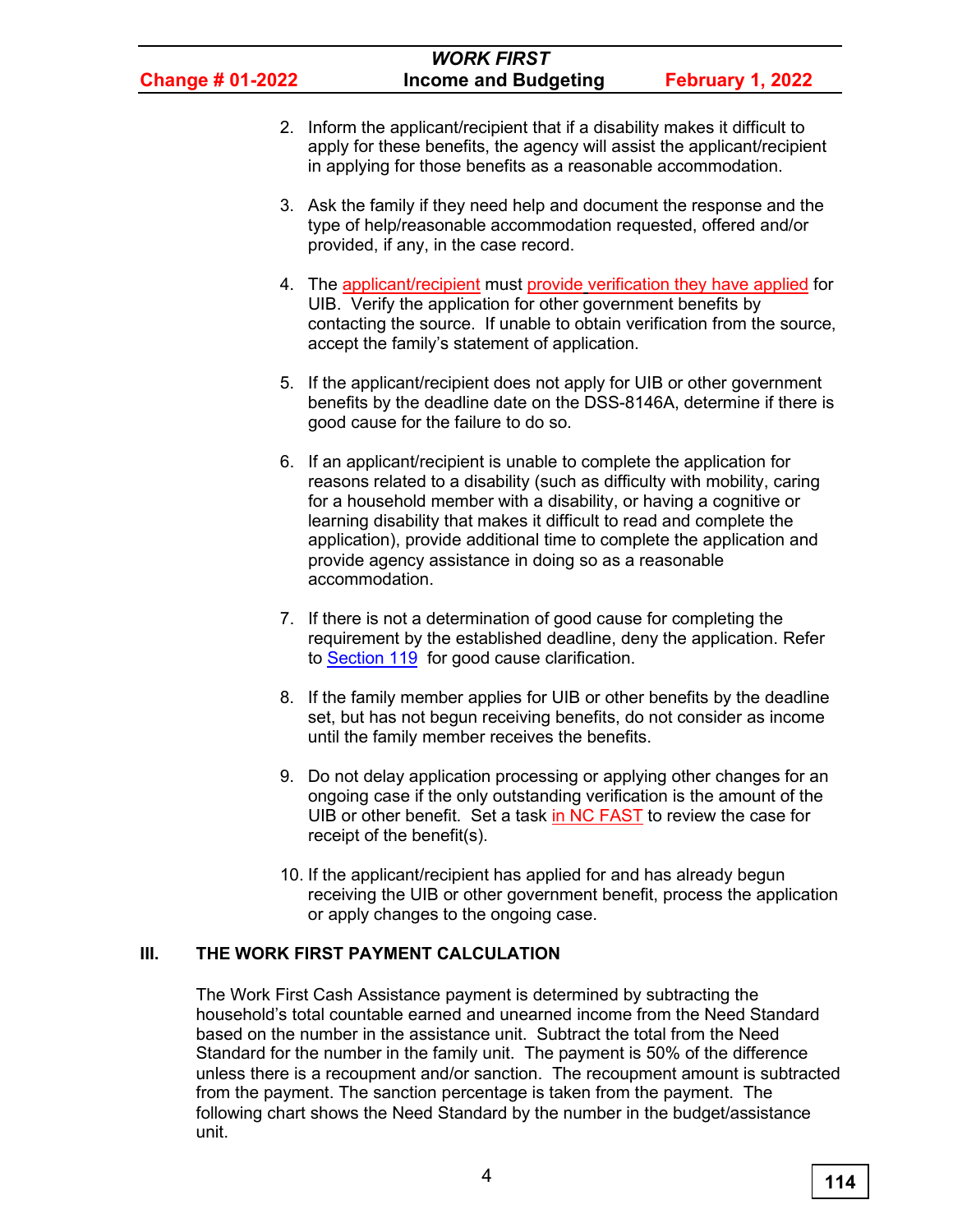| NEED STANDARD BY NUMBER IN THE BUDGET/ASSISTANCE UNIT |       |       |       |       |       |       |       |
|-------------------------------------------------------|-------|-------|-------|-------|-------|-------|-------|
| Number in                                             |       |       |       |       | 5     |       |       |
| Budget/Household Unit                                 |       |       |       |       |       |       |       |
| Need Standard                                         | \$362 | \$472 | \$544 | \$594 | \$648 | \$698 | \$746 |
|                                                       |       |       |       |       |       |       |       |

| Number in<br><b>Budget/Household Unit</b> |             |       | 44    |       | 13    | 14  |
|-------------------------------------------|-------------|-------|-------|-------|-------|-----|
| Need Standard                             | <b>CO10</b> | \$860 | \$896 | \$946 | \$992 | 042 |

For each additional person in the budget unit, \$50.00 is added to the Need Standard.

 If the difference is \$.01 to \$24.99, the household is ineligible to receive a Work First cash assistance payment. If a recoupment results in a payment of less than \$25.00, the recoupment amount is recalculated to ensure a \$25.00 payment.

#### **IV. WHAT INCOME IS COUNTED**

All income available to the family is counted in determining their eligibility for Work First Cash Assistance, unless otherwise noted. However, income is counted in various ways. The first chart lists possible sources of income, whether they are counted, how they are counted, and possible sources of verification.

The second chart lists possible sources of educational assistance and whether the income is counted. Refer to XV below for additional information on educational assistance that is countable.

Since it is not possible to list all types of income in these charts, the case manager may encounter income that is not listed here. If so, use prudent judgement and document the decision on how to count the income. The sources of verification listed are possible sources. There may be other acceptable means to verify the income, including the family's statement in some instances. The type of income must be verified to determine if it is countable.

| <b>Source of Income</b>               | <b>Counted?</b> | <i><b>Income</b></i><br><b>Type</b> | <b>Verifications</b>          |
|---------------------------------------|-----------------|-------------------------------------|-------------------------------|
|                                       |                 |                                     |                               |
| Active Corps Executives (ACE)         | <b>No</b>       |                                     |                               |
| <b>Adoption Assistance</b>            | <b>No</b>       |                                     |                               |
| <b>Adult Developmental Activities</b> | No.             |                                     |                               |
| Program (ADAP) Payments               |                 |                                     |                               |
| <b>Agent Orange Payments</b>          | No.             |                                     |                               |
| Alaska Native Claims Settlement       | No.             |                                     |                               |
| <b>Act Payments</b>                   |                 |                                     |                               |
| Alien's sponsor's income              | No.             |                                     |                               |
| Alimony/spousal support               | Yes             | <b>Unearned</b>                     | 1. 230-EOM Report             |
|                                       |                 |                                     | 2. Contribution Form DSS-8176 |
|                                       |                 |                                     | 3. Contact the Clerk of Court |
|                                       |                 |                                     | 4. Contact the spouse         |
|                                       |                 |                                     |                               |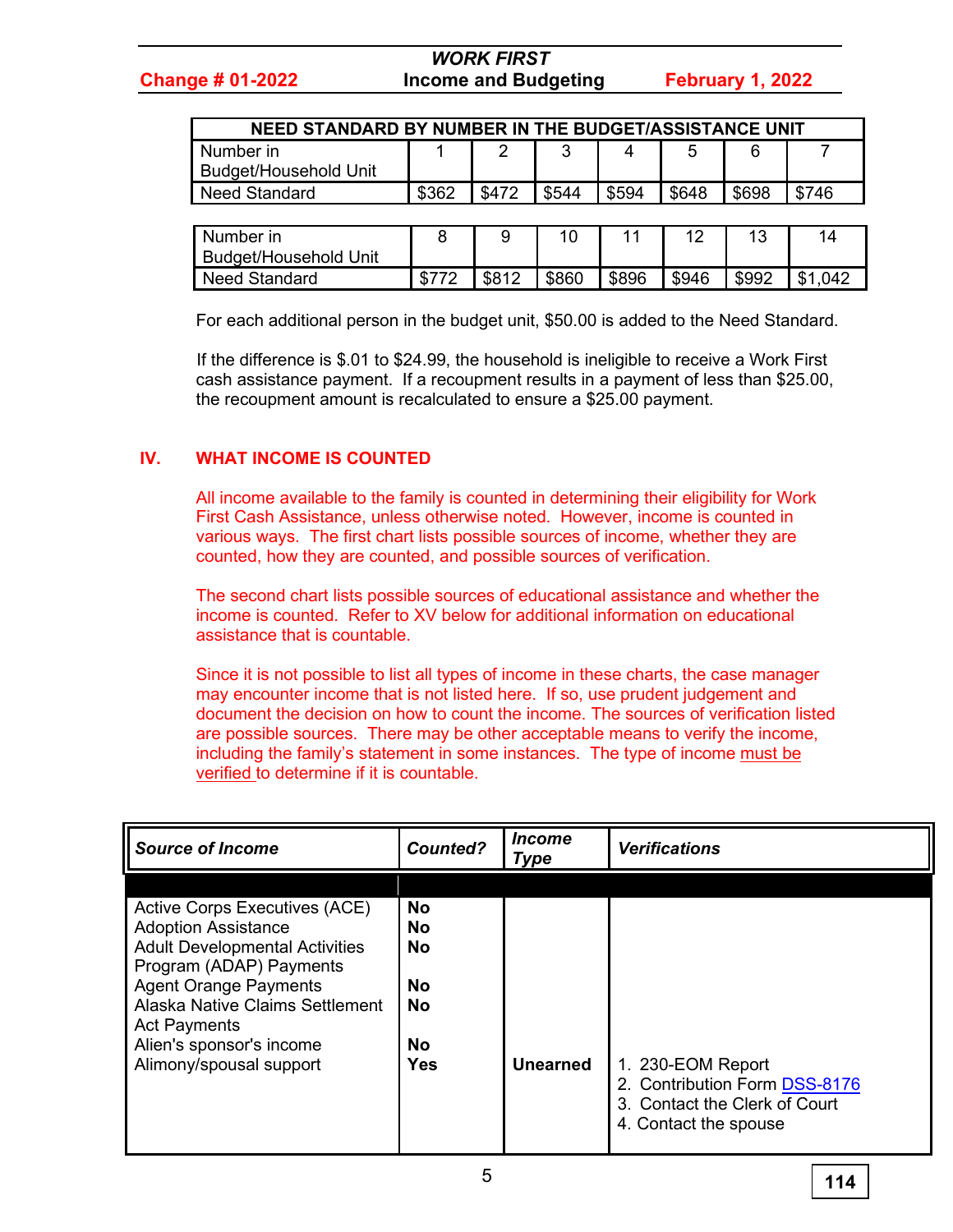| <b>WORK FIRST</b>                                       |                             |                 |                                                     |  |  |  |
|---------------------------------------------------------|-----------------------------|-----------------|-----------------------------------------------------|--|--|--|
| <b>Change # 01-2022</b>                                 | <b>Income and Budgeting</b> |                 | February 1, 2022                                    |  |  |  |
| AmeriCorps stipend (living<br>allowance)                | <b>No</b>                   |                 |                                                     |  |  |  |
| AmeriCorps childcare assistance<br>Annuities            | <b>No</b><br><b>Yes</b>     | <b>Unearned</b> | 1. Current check or stub<br>2. Contact the source   |  |  |  |
| $-B -$<br>Baby-sitting                                  | <b>Yes</b>                  | <b>Earned</b>   | If self-employed, see Self-employment               |  |  |  |
|                                                         |                             |                 | verification<br>If wages, see wages verification    |  |  |  |
| <b>Basic Allowance for Quarters</b><br>(BAQ [military]) | <b>Yes</b>                  | <b>Earned</b>   | 1. Leave and Earnings Statement<br>(LES)            |  |  |  |
|                                                         |                             |                 | 2. Wage stubs<br>3. Wage Verification Form DSS-8113 |  |  |  |

| <b>Source of Income</b>                | <b>Counted?</b> | <b>Income</b><br><b>Type</b> | <b>Verifications</b>                                            |
|----------------------------------------|-----------------|------------------------------|-----------------------------------------------------------------|
| <b>Basic Allowance for Subsistence</b> | <b>Yes</b>      | <b>Earned</b>                | 1. Leave and Earnings Statement (LES)                           |
| (BAS [military])                       |                 |                              | 2. Wage stubs                                                   |
|                                        |                 |                              | 3. Wage Verification Form DSS-8113                              |
| <b>Bingo winnings</b>                  | <b>Yes</b>      | <b>Unearned</b>              | 1. Copy of check<br>2. Copy of award letter                     |
|                                        |                 |                              | 3. Tax forms                                                    |
|                                        |                 |                              | 4. Contact the source                                           |
| <b>Black Lung Benefits</b>             | <b>Yes</b>      | <b>Unearned</b>              | 1. Current check                                                |
|                                        |                 |                              | 2. Award letter                                                 |
|                                        |                 |                              | 3. Contact the Social Security District                         |
|                                        |                 |                              | Office                                                          |
|                                        |                 |                              | 4. Contact the U.S. Dept. Of Labour,                            |
|                                        |                 |                              | <b>Black Lung District Office</b>                               |
| <b>Boarders</b>                        | <b>Yes</b>      | <b>Earned</b>                | 1. Tax records                                                  |
|                                        |                 |                              | 2. Business records                                             |
|                                        |                 |                              | 3. Bills/receipts<br>4. Records from banks, suppliers, or       |
|                                        |                 |                              | other knowledgeable sources                                     |
|                                        |                 |                              |                                                                 |
| Bonus pay (regularly or paid once      | <b>Yes</b>      | <b>Earned</b>                | 1. Wage check or stub                                           |
| a year)                                |                 |                              | 2. Wage Verification Form DSS-8113                              |
|                                        |                 |                              | Contact the employer                                            |
| <b>Brown Lung Benefits</b>             | <b>Yes</b>      | <b>Unearned</b>              | 1. Current check                                                |
|                                        |                 |                              | 2. Current award letter<br>3. Contact the Industrial Commission |
|                                        |                 |                              |                                                                 |
| Campaign contributions                 | <b>No</b>       |                              |                                                                 |
| Capital gains from business            | <b>Yes</b>      | <b>Earned</b>                | 1. Tax records                                                  |
|                                        |                 |                              | 2. Business records                                             |
|                                        |                 |                              | 3. Bills/receipts                                               |
|                                        |                 |                              | 4. Records from banks, suppliers, or                            |
|                                        |                 |                              | other knowledgeable sources                                     |
| Career Sea Pay (military)              | <b>Yes</b>      | <b>Earned</b>                | 1. Leave and Earnings Statement (LES)                           |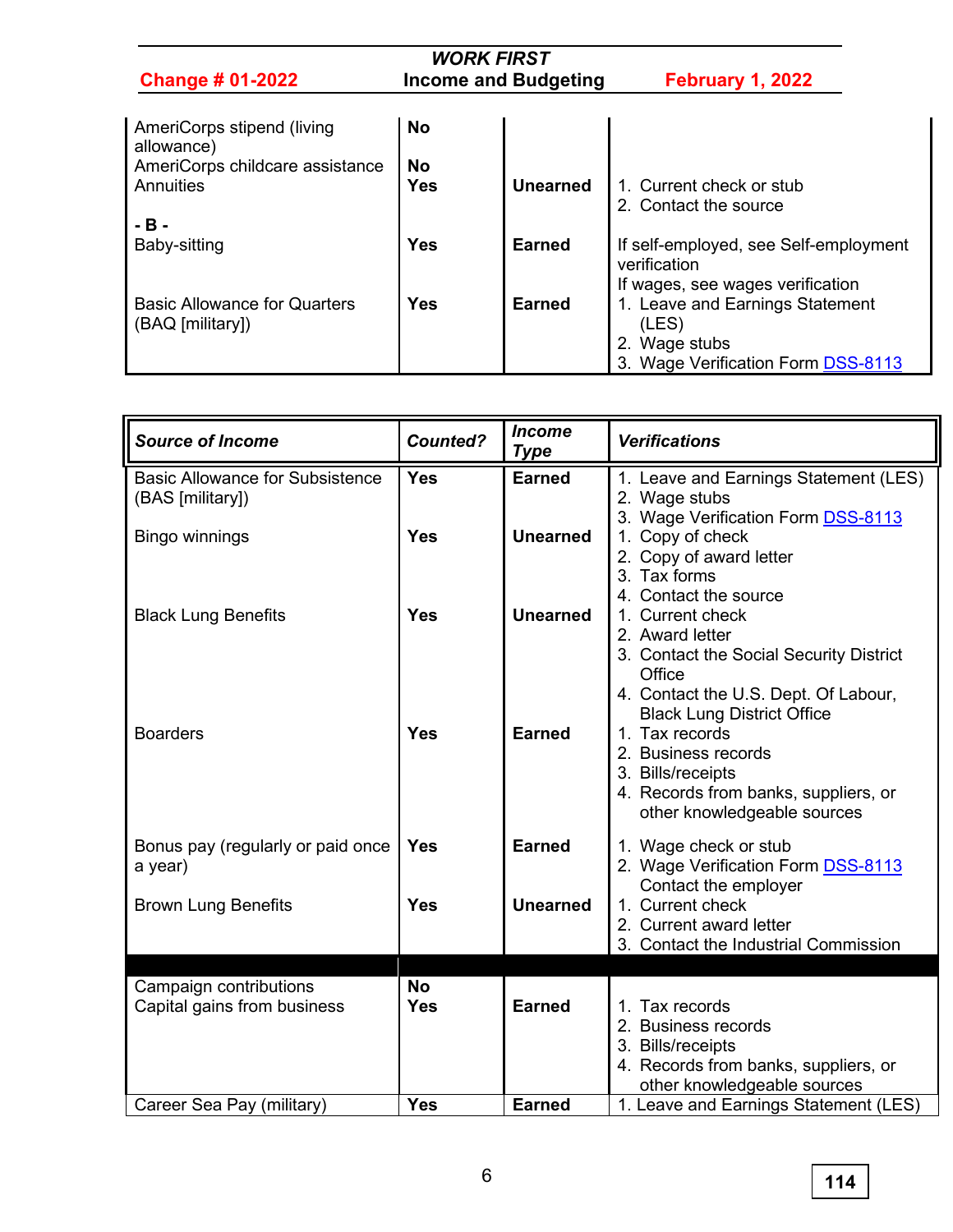| <b>Source of Income</b>                                                                                                                                                      | <b>Counted?</b>          | <b>Income</b><br><b>Type</b>                                | <b>Verifications</b>                                                                                                                                                        |
|------------------------------------------------------------------------------------------------------------------------------------------------------------------------------|--------------------------|-------------------------------------------------------------|-----------------------------------------------------------------------------------------------------------------------------------------------------------------------------|
| <b>Census Worker (Permanent)</b>                                                                                                                                             | <b>Yes</b>               | Earned                                                      | 1. Wage stub or check<br>2. Wage Verification Form<br>3. Contact the employer                                                                                               |
| Census Worker (Temporary)                                                                                                                                                    | <b>No</b>                |                                                             |                                                                                                                                                                             |
| Child support (all types)<br>(For additional information on<br>how to count child support, see<br>XIII. below.)<br><b>Clothing Maintenance Allowance</b><br>(CMA [military]) | <b>Yes</b><br><b>Yes</b> | <b>Unearned</b><br><b>Earned</b>                            | 1. Contribution Form DSS-8176<br>2. Contact the Clerk of Court<br>3. Contact the absent parent<br>4. ACTS Inquiry<br>1. Leave and Earnings Statement (LES)<br>2. Wage stubs |
| College Work Study Program<br>administered under Title IV of the<br>Higher Education Act or the<br>Bureau of Indian Affairs (BIA)                                            | <b>No</b>                |                                                             | 3. Wage Verification Form DSS-8113                                                                                                                                          |
| College Work Study Program not<br>administered under Title IV of the<br>Higher Education Act or the<br><b>Bureau of Indian Affairs</b>                                       | <b>Yes</b>               | <b>Earned</b><br>(Deduct<br>expenses.<br>See XV.<br>below.) | 1. Award letter<br>2. Contact the educational institution                                                                                                                   |
| Commissions                                                                                                                                                                  | <b>Yes</b>               | <b>Earned</b>                                               | If self-employed, see Self-employment<br>verification<br>If wages, see wage verification form                                                                               |
| <b>Community Development Block</b><br>Grant (CDBG) Funds                                                                                                                     | <b>No</b>                |                                                             |                                                                                                                                                                             |
| Contributions (For additional<br>information on how to count<br>contributions, see XIII.)                                                                                    | <b>Yes</b>               | <b>Unearned</b>                                             | 1. Contribution Form <b>DSS-8176</b> from<br>contributor<br>2. Contact the contributor                                                                                      |
| Cosmetology                                                                                                                                                                  | <b>Yes</b>               | <b>Earned</b>                                               | If self-employed, see Self-employment<br>verification<br>If wages, see wage verification                                                                                    |
| Court ordered restitution                                                                                                                                                    | <b>Yes</b>               | <b>Unearned</b>                                             | 1. Current check or stub<br>2. Contact the Clerk of Court<br>3. Legal documents<br>4. Contact attorney                                                                      |
| <b>CP&amp;L (Project Share) Payments</b><br>Crisis Intervention Program (CIP)<br>Payments                                                                                    | <b>No</b><br><b>No</b>   |                                                             |                                                                                                                                                                             |
| Disability payments that are<br>provided through a private insurer<br>and the individual is no longer<br>employed                                                            | <b>Yes</b>               | <b>Unearned</b>                                             | 1. Award letter<br>2. Check<br>3. Contact the insurance company                                                                                                             |
| Disability payments that are<br>totally employer funded and the<br>individual remains employed<br><b>Disaster Assistance</b>                                                 | <b>Yes</b><br><b>No</b>  | <b>Earned</b>                                               | 1. Wage stubs<br>2. Wage Verification Form <b>DSS-8113</b> )<br>3. Contact the employer                                                                                     |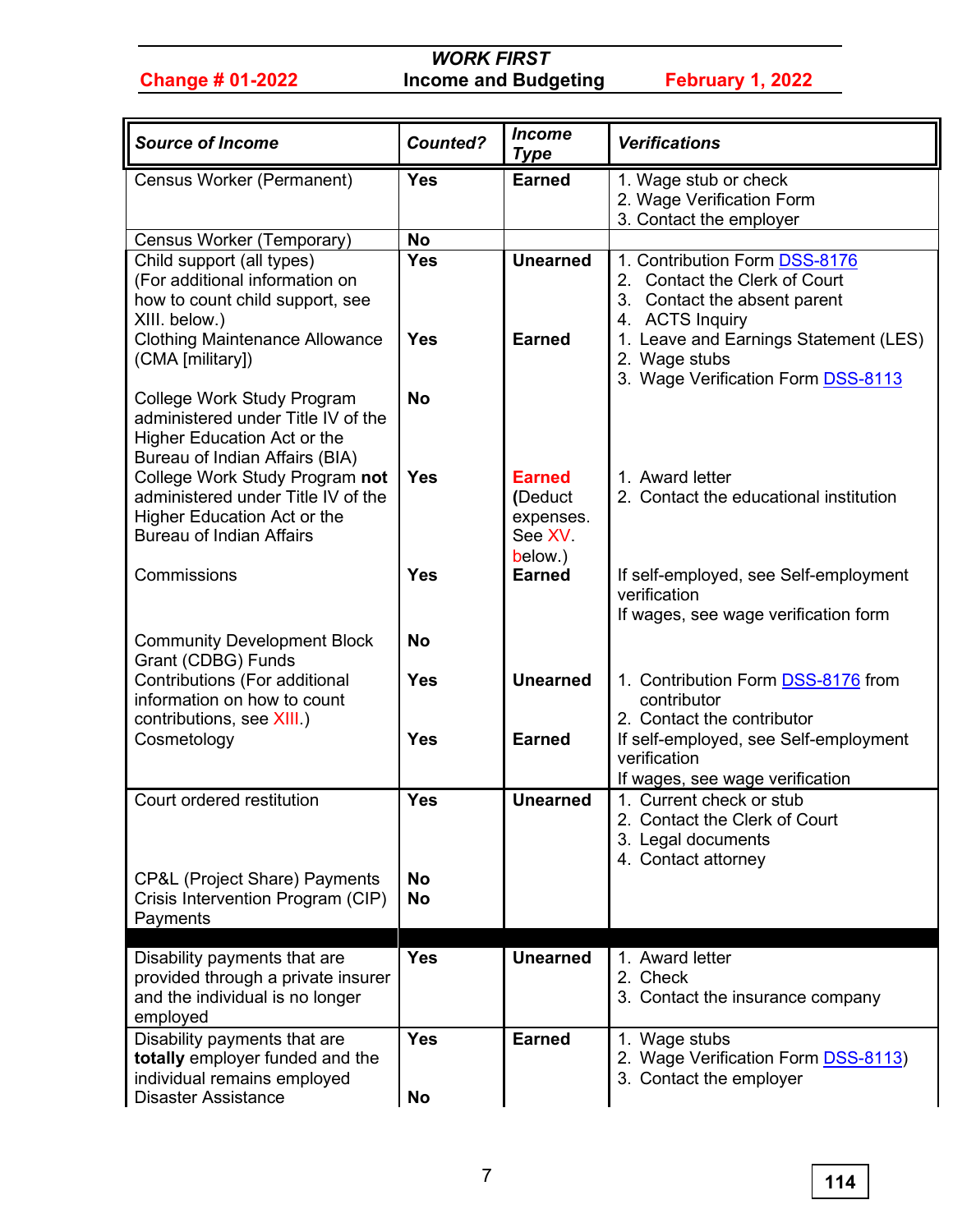| <b>Source of Income</b>                                                                                                                                                                                                                                                                                                      | <b>Counted?</b>                                                                  | <b>Income</b><br><b>Type</b>     | <b>Verifications</b>                                                                                                                                           |
|------------------------------------------------------------------------------------------------------------------------------------------------------------------------------------------------------------------------------------------------------------------------------------------------------------------------------|----------------------------------------------------------------------------------|----------------------------------|----------------------------------------------------------------------------------------------------------------------------------------------------------------|
| <b>Dividends</b>                                                                                                                                                                                                                                                                                                             | <b>Yes</b>                                                                       | <b>Unearned</b>                  | 1. Current dividend check<br>2. Dividend statement<br>3. Contact the stockbroker or brokerage<br>firm<br>4. Contact the company paying the<br>dividends        |
| <b>Earned Income Tax Credit</b><br>(federal and/or state)<br><b>Educational assistance</b><br>(All Types)<br>(See the chart on types of<br>educational assistance that<br>begins immediately after this<br>chart.)<br><b>Energy Assistance</b><br><b>Experimental Housing Allowance</b><br>Program (EHAP) Payments<br>$-F -$ | <b>No</b><br><b>Depends</b><br>On the<br><b>Source</b><br><b>No</b><br><b>No</b> | If counted,<br><b>Unearned</b>   | 1. Award letter<br>2. Campus based budget form<br>3. Student Income Verification Form<br>4. Contact the school<br>5. Contact the provider<br>6. Bills/receipts |
| <b>Family Subsistence</b><br><b>Supplemental Allowance</b><br>(FSSA [military])                                                                                                                                                                                                                                              | <b>Yes</b>                                                                       | <b>Earned</b>                    | 1. Leave and Earnings Statement (LES)<br>2. Wage stubs<br>3. Wage Verification Form DSS-8113                                                                   |
| Farm income<br>(If self-employment, see VIII.<br>Below for additional information<br>on how to count self-employment<br>income.)<br><b>Federal Emergency Management</b><br>Act (FEMA) Payments                                                                                                                               | <b>Yes</b><br><b>No</b><br><b>Yes</b>                                            | <b>Earned</b><br><b>Unearned</b> | 1. Tax records<br>2. Business records<br>3. Bills/receipts<br>4. Records from banks, suppliers, or<br>other knowledgeable sources                              |
| <b>Federal Employees</b><br>Compensation Act (FECA)<br><b>Benefits</b><br>Food and clothing contributions                                                                                                                                                                                                                    | <b>No</b>                                                                        |                                  | 1. Copy of check or stub<br>2. Award letter<br>3. Tax forms                                                                                                    |
| Food assistance<br>Food Stamps<br><b>Foster Care</b><br>Foster Care supplements over<br>the State maximum payment<br><b>Foster-Grandparents</b>                                                                                                                                                                              | <b>No</b><br><b>No</b><br><b>No</b><br><b>No</b><br><b>No</b>                    |                                  |                                                                                                                                                                |
| Gambling                                                                                                                                                                                                                                                                                                                     | <b>Yes</b>                                                                       | <b>Unearned</b>                  | 1. Copy of check<br>2. Copy of award letter<br>3. Tax forms<br>4. Contact the source                                                                           |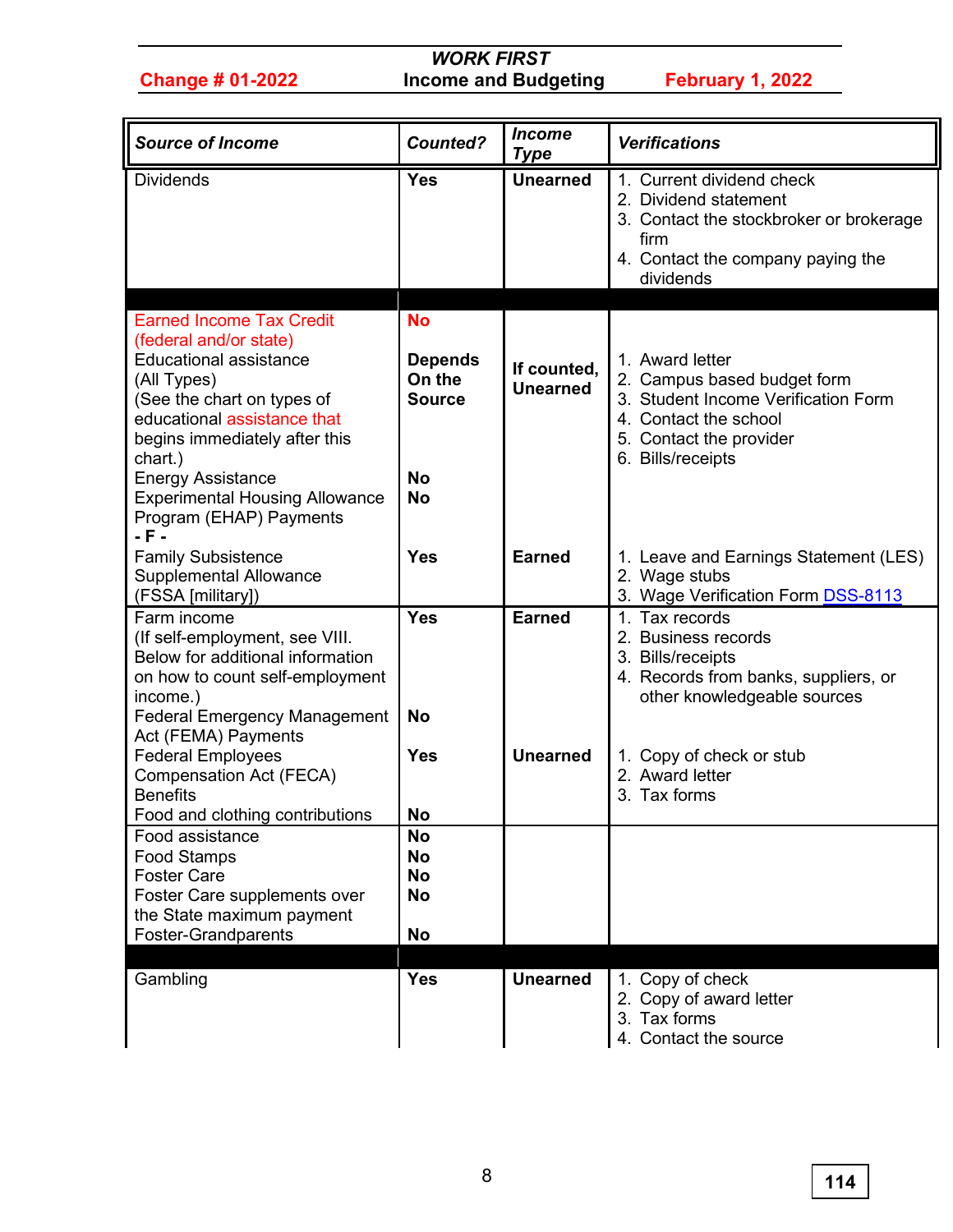| <b>Source of Income</b>                                                                                                                                                                                                                                                                                                            | <b>Counted?</b>                                                                                                  | <b>Income</b><br><b>Type</b> | <b>Verifications</b>                                                                                                                                                                                    |
|------------------------------------------------------------------------------------------------------------------------------------------------------------------------------------------------------------------------------------------------------------------------------------------------------------------------------------|------------------------------------------------------------------------------------------------------------------|------------------------------|---------------------------------------------------------------------------------------------------------------------------------------------------------------------------------------------------------|
| Gaming Proceeds, per capita<br>proceeds to members of the<br>Eastern Band of the Cherokee<br>Nation semi-annually, usually in<br>June and December (prorate<br>over the six-month period<br>between payments)<br>General Assistance (GA)<br>Payments<br>Gifts (monetary) that are for<br>specific verifiable special<br>occasions. | <b>Yes</b><br>(Payments<br>to minors<br>go into a<br>trust and<br>are not<br>counted.)<br><b>No</b><br><b>No</b> | <b>Unearned</b>              | Obtain a copy of the check.<br>1.<br>Obtain a copy of the award letter.<br>2.<br>3. Contact the source at:<br>Eastern Band of Cherokee Indians<br>P. O. Box 455<br>Cherokee, NC 28719<br>(704) 497-3705 |
| <b>Houlton Band of Macisett Indian</b>                                                                                                                                                                                                                                                                                             | <b>No</b>                                                                                                        |                              |                                                                                                                                                                                                         |
| Payments                                                                                                                                                                                                                                                                                                                           |                                                                                                                  |                              |                                                                                                                                                                                                         |
| Housing and Urban Development<br>(HUD) Payments                                                                                                                                                                                                                                                                                    | <b>No</b>                                                                                                        |                              |                                                                                                                                                                                                         |
| <b>Housing Improvement Grants</b>                                                                                                                                                                                                                                                                                                  | <b>No</b>                                                                                                        |                              |                                                                                                                                                                                                         |
| In-kind income or contributions                                                                                                                                                                                                                                                                                                    | <b>No</b>                                                                                                        |                              |                                                                                                                                                                                                         |
| Income Tax Refund (Federal and                                                                                                                                                                                                                                                                                                     | <b>No</b>                                                                                                        |                              |                                                                                                                                                                                                         |
| State)                                                                                                                                                                                                                                                                                                                             |                                                                                                                  |                              |                                                                                                                                                                                                         |
| Independent Living Initiatives of<br>Title IV-E of the Social Security<br>Act (payments or services<br>provided)<br>Indian Tribe Payments under                                                                                                                                                                                    | <b>No</b><br><b>No</b>                                                                                           |                              |                                                                                                                                                                                                         |
| P. L. 97.458 & 98.64                                                                                                                                                                                                                                                                                                               |                                                                                                                  |                              |                                                                                                                                                                                                         |
| Inheritance                                                                                                                                                                                                                                                                                                                        | <b>Yes</b>                                                                                                       | <b>Unearned</b>              | 1. Copy of the will<br>2. Contact the executor or administrator<br>of the estate<br>3. Contact the Clerk of Court<br>4. Contact the probate lawyer                                                      |
| Insurance settlements (except for<br>lump sums)                                                                                                                                                                                                                                                                                    | <b>Yes</b>                                                                                                       | <b>Unearned</b>              | 1. Settlement check<br>2. Contact the lawyer who handled the<br>settlement<br>3. Contact the insurance company                                                                                          |
| Interest income (if paid to the<br>family)                                                                                                                                                                                                                                                                                         | <b>Yes</b>                                                                                                       | <b>Unearned</b>              | 1. Current account statement<br>2. Request for Financial Information<br>Form (DSS-3431)                                                                                                                 |
| <b>Job Corps (See WIA)</b>                                                                                                                                                                                                                                                                                                         | <b>No</b>                                                                                                        |                              |                                                                                                                                                                                                         |
| Job Training Partnership Act<br>(JTPA) See Workforce<br>Investment Act, below.                                                                                                                                                                                                                                                     |                                                                                                                  |                              |                                                                                                                                                                                                         |

9 **114**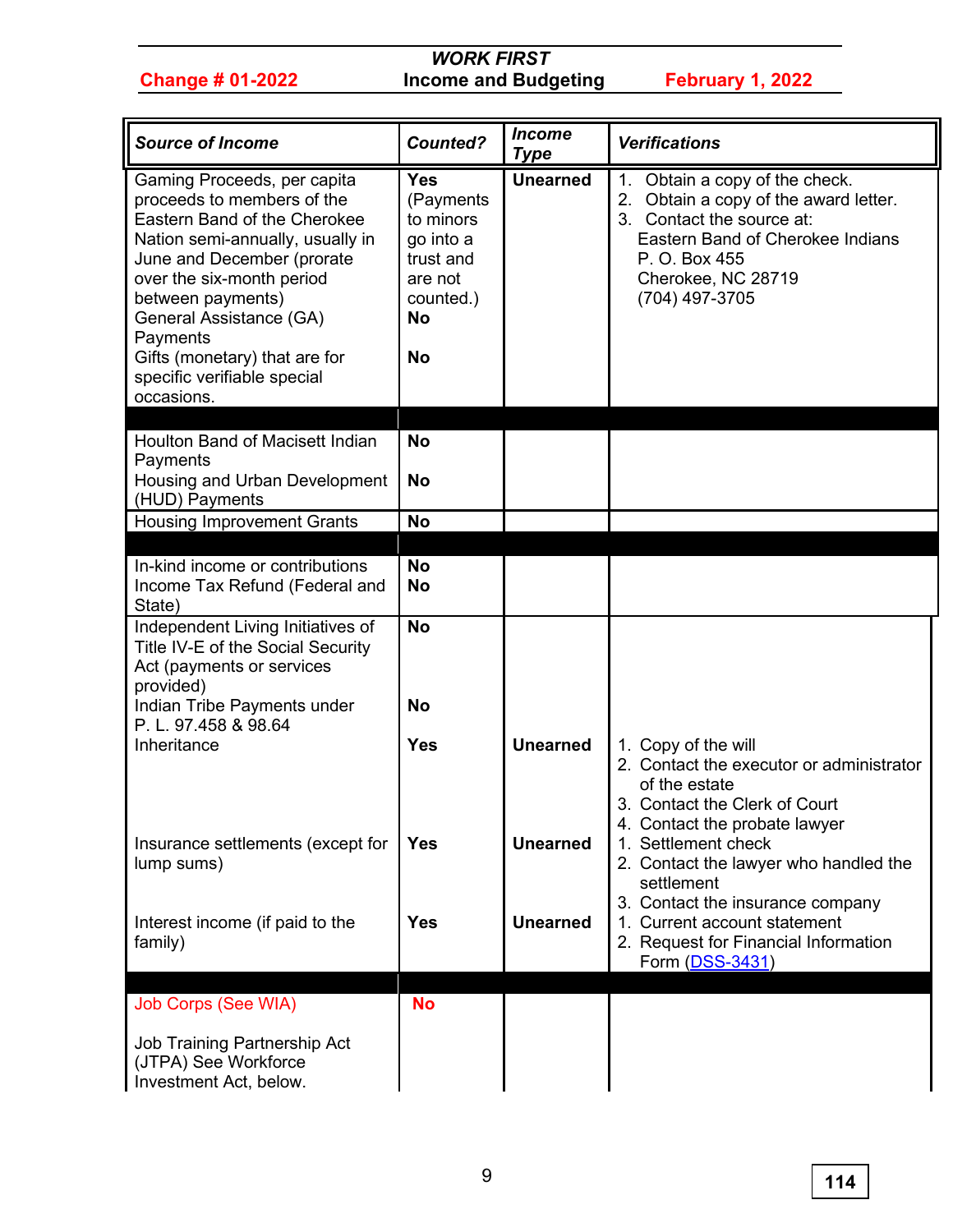| <b>Source of Income</b>        | <b>Counted?</b> | Income<br>Type | <b>Verifications</b>               |
|--------------------------------|-----------------|----------------|------------------------------------|
| Jump Pay (Military)            | <b>Yes</b>      | <b>Earned</b>  | 1. Leave and Earnings Statement    |
|                                |                 |                | (LES)                              |
|                                |                 |                | 2. Wage stubs                      |
|                                |                 |                | 3. Wage Verification DSS-8113      |
| Jury Duty payments             | <b>Yes</b>      | Earned         | 1. Check or stub                   |
|                                |                 |                | 2. Contact the Clerk of Court      |
|                                |                 |                |                                    |
| Leave Rations (military)       | <b>Yes</b>      | <b>Earned</b>  | 1. Leave and Earnings Statement    |
|                                |                 |                | (LES)                              |
|                                |                 |                | 2. Wage stubs                      |
|                                |                 |                | 3. Wage Verification Form DSS-8113 |
| Loans (if repayment plan shows | <b>No</b>       |                |                                    |
| when the loan will be repaid)  |                 |                |                                    |
| Longevity Pay                  | <b>Yes</b>      | <b>Earned</b>  | 1. Check or stub                   |
|                                |                 |                | 2. Contact the employer            |

| <b>Source of Income</b>                                                                                                               | <b>Counted?</b>                                       | <b>Income</b><br><b>Type</b> | <b>Verifications</b>                                                                                                                                                                                                                                                                                                                                                                                          |
|---------------------------------------------------------------------------------------------------------------------------------------|-------------------------------------------------------|------------------------------|---------------------------------------------------------------------------------------------------------------------------------------------------------------------------------------------------------------------------------------------------------------------------------------------------------------------------------------------------------------------------------------------------------------|
| Lottery winnings $-$ if paid other<br>than as a lump sum<br>Low-Income Energy Assistance                                              | <b>Yes</b><br><b>No</b>                               | <b>Unearned</b>              | 1. Check<br>2. Award letter<br>3. Tax forms<br>4. Contact the source                                                                                                                                                                                                                                                                                                                                          |
| Program (LIEAP) Payments<br>Lump-sum payments<br>(For additional information on<br>how to count lump-sum<br>payments, see XV. below.) | Yes, for<br>Apps.,<br>count in<br>month of<br>receipt | <b>Unearned</b>              | 1. Check<br>2. Letter from provider<br>3. Signed statements<br>4. Bill of sale                                                                                                                                                                                                                                                                                                                                |
| Migrant income                                                                                                                        | <b>Yes</b>                                            | <b>Earned</b>                | 1. Check stub or DSS-8113<br>2. Contact the Employment Service;<br>Farm Labour Bureau; Rural<br>Manpower Development; Farmer's<br><b>Cooperative Service; Grower's</b><br><b>Association; Migrant Service</b><br>Organizations; county agent; or the<br>individual growers and crew chiefs.<br>3. Use records that show: each day's<br>income and hours worked, and<br>signature of the grower or crew chief. |
| <b>Military Allotments</b>                                                                                                            | <b>Yes</b>                                            | <b>Unearned</b>              | 1. Current check or stub<br>2. Award letter<br>3. Contact commanding officers of<br>military payment information centers<br>(Attach a letter authorizing the<br>release of the information.)                                                                                                                                                                                                                  |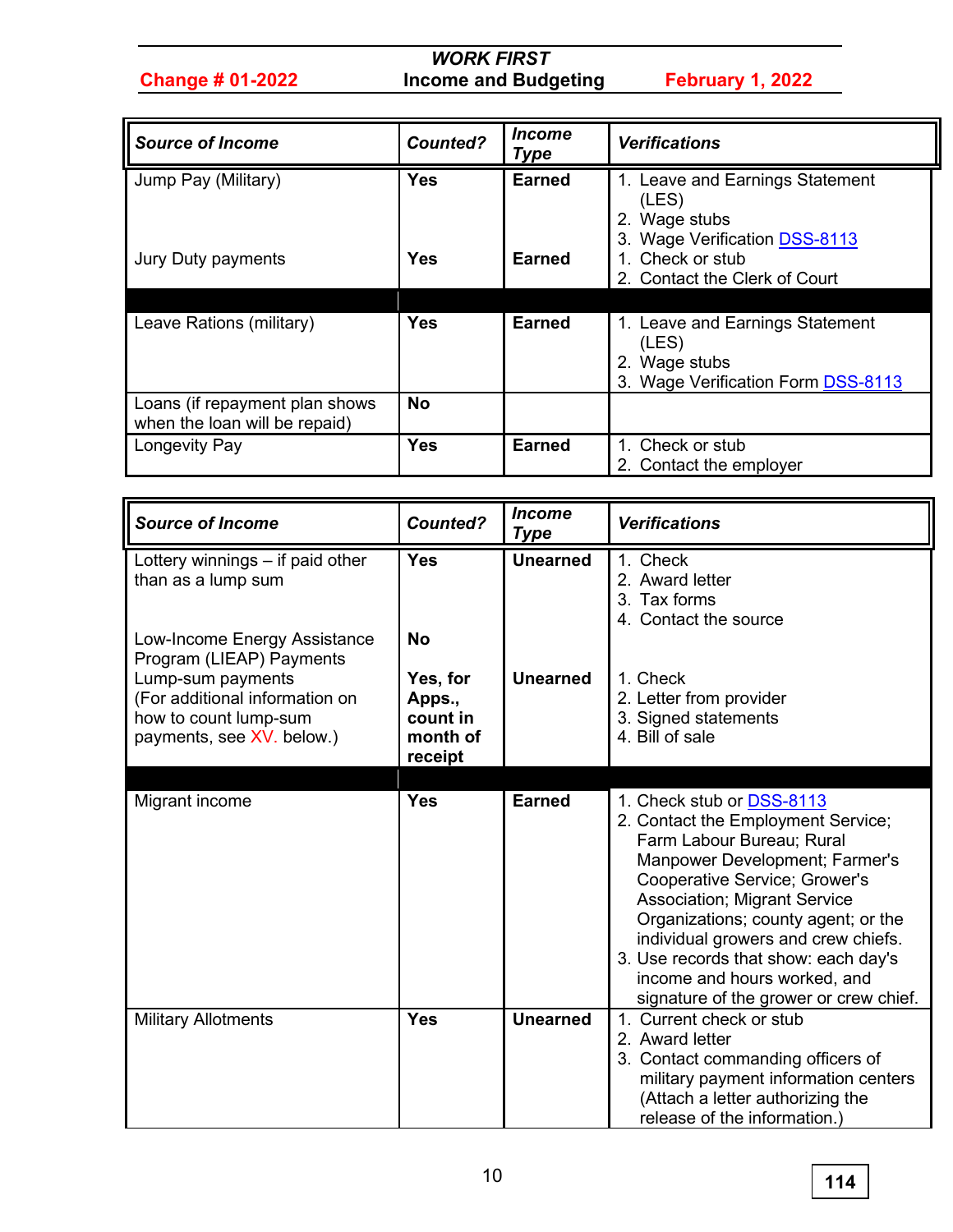| <b>Source of Income</b>                                                                                                                                                  | <b>Counted?</b>          | <b>Income</b><br><b>Type</b>     | <b>Verifications</b>                                                                                                                                                                         |
|--------------------------------------------------------------------------------------------------------------------------------------------------------------------------|--------------------------|----------------------------------|----------------------------------------------------------------------------------------------------------------------------------------------------------------------------------------------|
| Military Allotments received as<br>child support<br>(For additional information on<br>how to count military allotments<br>received as child support, see<br>XII. below.) | <b>Yes</b>               | <b>Unearned</b>                  | 1. Current check or stub<br>2. Award letter<br>3. Contact commanding officers of<br>military payment information centers<br>(Attach a letter authorizing the<br>release of the information.) |
| <b>Military Pay</b><br>Monthly disbursements from a<br>trust fund                                                                                                        | <b>Yes</b><br><b>Yes</b> | <b>Earned</b><br><b>Unearned</b> | 1. Leave and Earnings Statement<br>(LES)<br>2. Wage stubs<br>3. Wage Verification Form DSS-8113<br>1. Contact the administrator/executor of<br>the fund<br>2. Contact the lawyer             |
| $- N -$<br>National School Lunch Act<br>Notary Public fees received                                                                                                      | <b>No</b><br><b>Yes</b>  | <b>Earned</b>                    | 1. Tax records<br>2. Business records<br>3. Bills/receipts<br>4. Records from banks, suppliers, or<br>other knowledgeable sources                                                            |
| Nutrition Program for the Elderly,<br>Of the Older Americans Act Of<br>1965                                                                                              | <b>No</b>                |                                  |                                                                                                                                                                                              |
| On-the-Job-Training (OJT)<br>Payments                                                                                                                                    | <b>Yes</b>               | <b>Earned</b>                    | 1. Wage stub or check<br>2. Contact the source                                                                                                                                               |
| Paid Work Experience (Generally<br>through Welfare-to-Work)<br>Passamaquoddy Indian Tribe<br>Payments                                                                    | <b>Yes</b><br><b>No</b>  | <b>Earned</b>                    | 1. Wage stub or check<br>2. Contact the source                                                                                                                                               |
| Pay advances<br><b>Pell Grants</b>                                                                                                                                       | <b>Yes</b><br><b>No</b>  | <b>Earned</b>                    | 1. Wage stub or check<br>Wage Verification Form DSS-8113<br>Contact the employer<br>3.<br>1. Award letter                                                                                    |
| <b>Penobscot Nation Indian</b><br>Payments                                                                                                                               | No                       |                                  | 2. Contact educational institution                                                                                                                                                           |
| Pensions                                                                                                                                                                 | <b>Yes</b>               | <b>Unearned</b>                  | 1. Pension check or stub<br>2. Award letter<br>3. Contact the organization providing<br>the benefits<br>4. Tax records                                                                       |
| Private unemployment benefits                                                                                                                                            | <b>Yes</b>               | <b>Unearned</b>                  | 1. Check or stub<br>2. Award letter<br>3. Contact the company paying the<br>benefits                                                                                                         |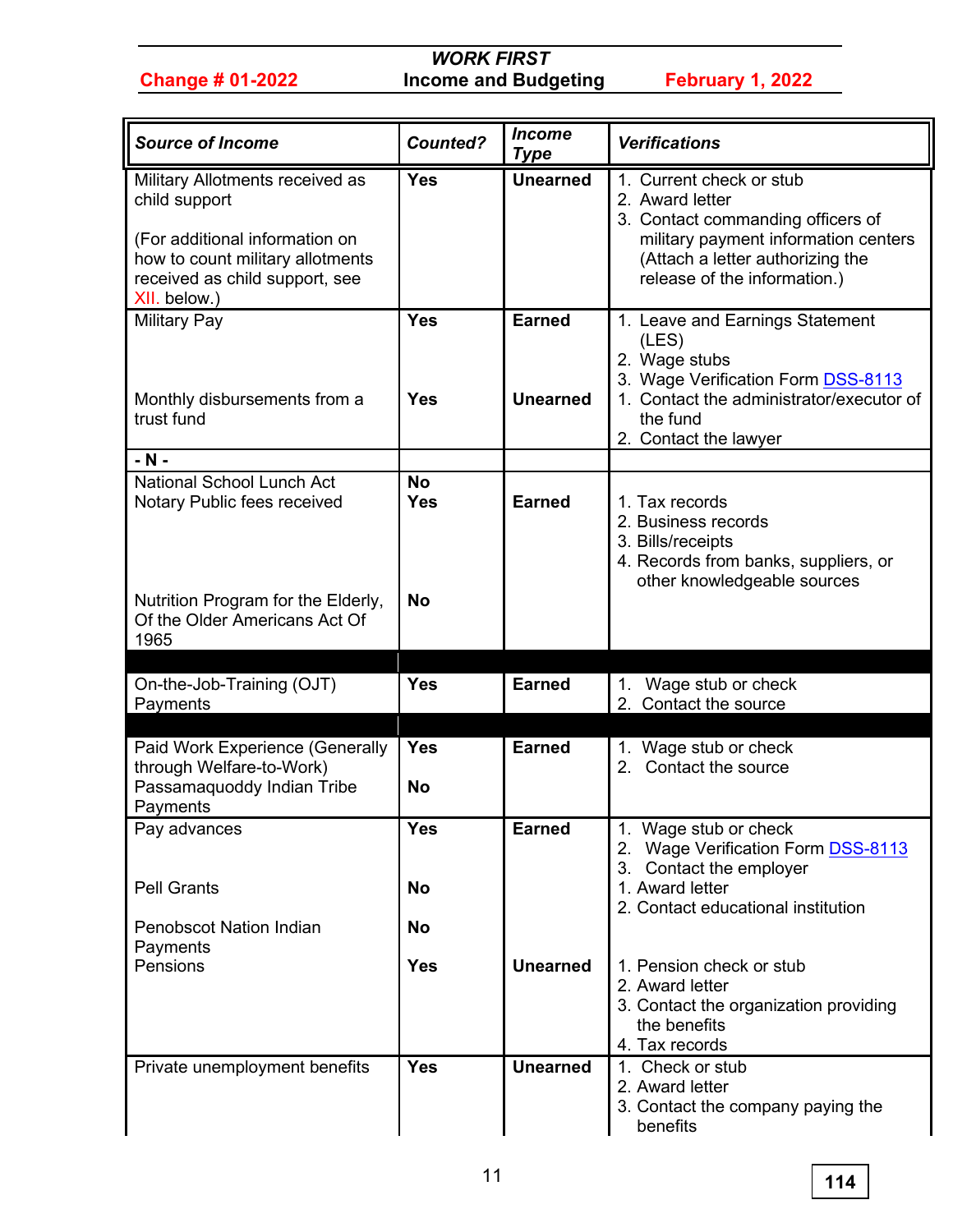| <b>Source of Income</b>                                                                                                                                                                                                                                                                                                                                    | <b>Counted?</b>                      | <b>Income</b><br><b>Type</b>             | <b>Verifications</b>                                                                                                                         |
|------------------------------------------------------------------------------------------------------------------------------------------------------------------------------------------------------------------------------------------------------------------------------------------------------------------------------------------------------------|--------------------------------------|------------------------------------------|----------------------------------------------------------------------------------------------------------------------------------------------|
| <b>Public Service Employment</b><br>(PSE)                                                                                                                                                                                                                                                                                                                  | <b>Yes</b>                           | <b>Earned</b>                            | 1. Wage stubs<br>2. Wage Verification Form DSS-8113<br>Contact the employer                                                                  |
| <b>Radiation Exposure</b><br><b>Compensation Act Payments</b><br><b>Railroad Retirement</b>                                                                                                                                                                                                                                                                | <b>No</b><br><b>Yes</b>              | <b>Unearned</b>                          | 1. Railroad Retirement check<br>2. Award letter<br>3. Contact a representative of the<br>Railroad Retirement Board (See<br>listing in RMDS.) |
| Reimbursements (for out-of-<br>pocket expenses other than<br>normal living expenses such as<br>rent, mortgage, personal clothing,<br>or food eaten at home.)<br><b>Relocation payments</b><br>Rental income (treat as self-<br>employment income, see IX.<br>below)                                                                                        | <b>No</b><br><b>No</b><br><b>Yes</b> | <b>Earned</b>                            | 1. Tax records<br>2. Business records<br>3. Bills/receipts<br>4. Records from banks, suppliers, or<br>other knowledgeable sources            |
| Representative payment<br>(payment received by one<br>individual on behalf of another<br>individual) - Income is available<br>for the family.<br>Representative payment<br>(payment received by one<br>individual on behalf of another<br>individual) - Income is not<br>available for the family.<br>Restitution under the Civil<br>Liberties Act Of 1988 | <b>Yes</b><br><b>No</b><br>No        | <b>See</b><br>specific<br>income<br>type | See specific type of income for<br>verifications                                                                                             |
| <b>Retirement benefits</b><br><b>Retired Senior Volunteer</b><br>Program (RSVP)                                                                                                                                                                                                                                                                            | <b>Yes</b><br><b>No</b>              | <b>Unearned</b>                          | 1. Retirement check<br>2. Award letter<br>3. Contact the company or business<br>paying the benefits                                          |
| Reverse mortgages                                                                                                                                                                                                                                                                                                                                          | <b>No</b>                            |                                          |                                                                                                                                              |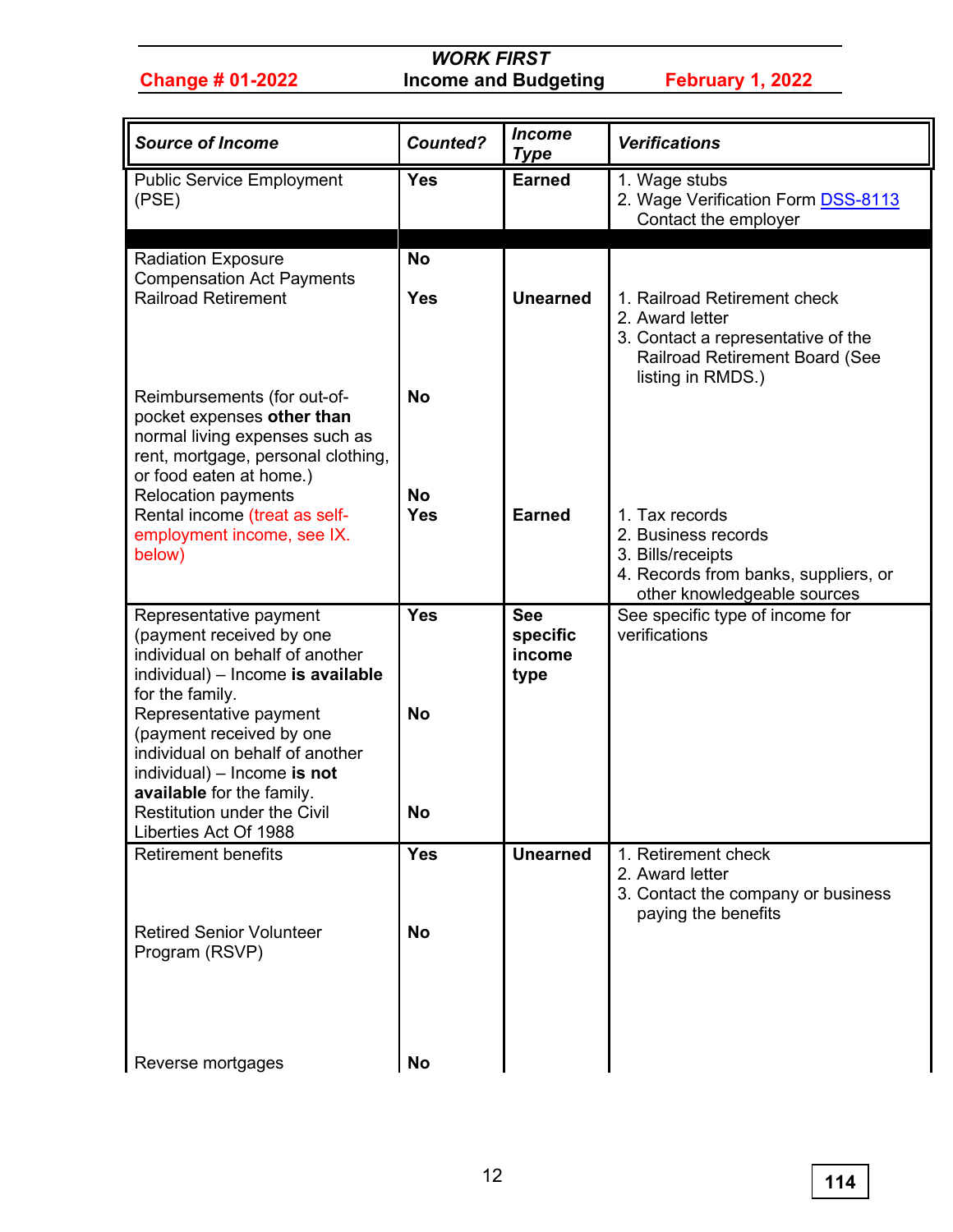| <b>Source of Income</b>                                                                                                                    | <b>Counted?</b>          | <b>Income</b><br><b>Type</b>     | <b>Verifications</b>                                                                                                                                       |
|--------------------------------------------------------------------------------------------------------------------------------------------|--------------------------|----------------------------------|------------------------------------------------------------------------------------------------------------------------------------------------------------|
| Roomers                                                                                                                                    | <b>Yes</b>               | <b>Earned</b>                    | Tax records<br>1 <sub>1</sub><br>2.<br><b>Business records</b><br>3. Bills/receipts<br>4. Records from banks, suppliers, or<br>other knowledgeable sources |
| Sale of blood or plasma<br>(Considered self-employment)<br>Scholarships                                                                    | <b>Yes</b><br><b>Yes</b> | <b>Earned</b><br><b>Unearned</b> | 1. Tax records<br>2. Business records<br>3. Bills/receipts<br>4. Records from banks, suppliers, or<br>other knowledgeable sources<br>1. Award letter       |
| (For additional information on<br>how to count scholarships, see<br>XIV. below.)                                                           |                          |                                  | 2. Contact the source                                                                                                                                      |
| Sea Duty Pay (military)                                                                                                                    | <b>Yes</b>               | <b>Earned</b>                    | 1. Leave and Earnings Statement<br>(LES)<br>2. Wage stubs<br>3. Completed Wage Verification Form<br><b>DSS-8113</b>                                        |
| Seasonal employment                                                                                                                        | <b>Yes</b>               | <b>Earned</b>                    | If self-employed, see Self-employment<br>verification<br>If wages, see wage verification                                                                   |
| Section 8 (HUD)<br>Self-employment<br>(For additional information on<br>counting self-employment, see<br>IX. below.)                       | <b>No</b><br><b>Yes</b>  | <b>Earned</b>                    | 1. Tax records<br>2. Business records<br>3. Bills/receipts<br>4. Records from banks, suppliers, or<br>other knowledgeable sources                          |
| Selling recyclables                                                                                                                        | <b>Yes</b>               | <b>Earned</b>                    | 1. Tax records<br>2. Business records<br>3. Bills/receipts<br>4. Records from banks, suppliers, or<br>other knowledgeable sources                          |
| <b>Senior Companions Payment</b><br>Program (Title II)<br><b>Senior Community Service</b><br>Employment Program (SCSEP),<br><b>Title V</b> | <b>No</b><br><b>No</b>   |                                  |                                                                                                                                                            |
| Separate Rations (military)                                                                                                                | <b>Yes</b>               | <b>Earned</b>                    | 1. Leave and Earnings Statement<br>(LES)<br>2. Wage stubs<br>3. Completed wage verification Form<br><b>DSS-8113</b>                                        |
| Service Corps of Retired<br><b>Executives (SCORE) Payments</b><br>Severance Pay                                                            | <b>No</b><br><b>Yes</b>  | <b>Unearned</b>                  | 1. Wage stub or check<br>2. Wage Verification Form DSS-8113<br>3. Contact the employer                                                                     |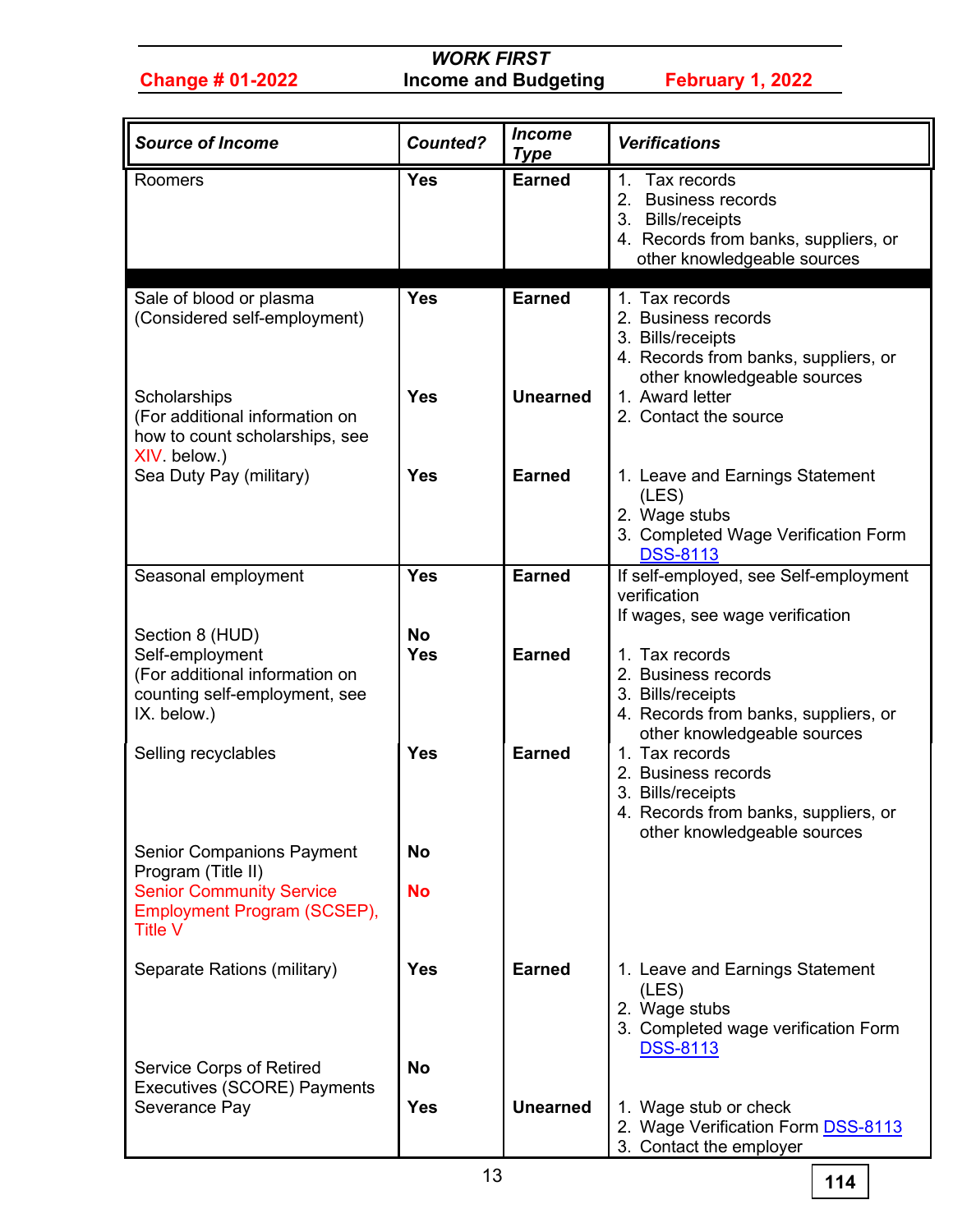| <b>Source of Income</b>                                                                                                                                                                                                                                                                                                                                                                                                                                                                                                                                    | <b>Counted?</b>         | <b>Income</b><br><b>Type</b> | <b>Verifications</b>                                                                                                                              |
|------------------------------------------------------------------------------------------------------------------------------------------------------------------------------------------------------------------------------------------------------------------------------------------------------------------------------------------------------------------------------------------------------------------------------------------------------------------------------------------------------------------------------------------------------------|-------------------------|------------------------------|---------------------------------------------------------------------------------------------------------------------------------------------------|
| Shared expenses<br>Shelter, utilities, and household<br>furnishings made available at no<br>cost                                                                                                                                                                                                                                                                                                                                                                                                                                                           | <b>No</b><br><b>No</b>  |                              |                                                                                                                                                   |
| Sick pay                                                                                                                                                                                                                                                                                                                                                                                                                                                                                                                                                   | <b>Yes</b>              | <b>Earned</b>                | 1. Wage stub or check<br>2. Wage Verification Form DSS-8113<br>3. Contact the employer                                                            |
| Social Security Benefits - Count<br>the net social security benefit<br>amount that appears on the<br>BENDEX record. NOTE: When<br>the payment is being reduced<br>due to federal offset to repay a<br>federal debt, offset information<br>will not appear on BENDEX, but<br>may appear on an individual's<br>award letter. Use the BENDEX<br>record as verification of the<br>correct net benefit amount. (If a<br>Medicare premium is being<br>deducted, add the premium<br>amount to the net benefit<br>amount. Count this total as<br>unearned income.) | <b>Yes</b>              | <b>Unearned</b>              | 1. BENDEX Inquiry<br>2. Third Party Query (TPQY)<br>3. BENDEX Data Exchange Report<br>4. Current Social Security check<br>5. Current award letter |
| Spousal support<br>Sponsor Income                                                                                                                                                                                                                                                                                                                                                                                                                                                                                                                          | <b>Yes</b><br><b>No</b> | <b>Unearned</b>              | 1. 230-EOM Report<br>2. Contribution Form DSS-8176<br>3. Contact the Clerk of Court<br>4. Contact the spouse                                      |
|                                                                                                                                                                                                                                                                                                                                                                                                                                                                                                                                                            |                         |                              |                                                                                                                                                   |
| <b>State Earned Income Tax Credit</b><br>(SEITC)                                                                                                                                                                                                                                                                                                                                                                                                                                                                                                           | <b>No</b>               |                              |                                                                                                                                                   |
| <b>SSI (Supplemental Security</b><br>Income)                                                                                                                                                                                                                                                                                                                                                                                                                                                                                                               | <b>No</b>               |                              |                                                                                                                                                   |
| Stipends for students                                                                                                                                                                                                                                                                                                                                                                                                                                                                                                                                      | <b>Yes</b>              | <b>Unearned</b>              | 1. Check or stub<br>2. Award letter                                                                                                               |
| <b>Surplus Commodities</b>                                                                                                                                                                                                                                                                                                                                                                                                                                                                                                                                 | <b>No</b>               |                              | 3. Contact the educational institution                                                                                                            |
| Tax intercept payments (support)<br>(For more information on child<br>support, see XII. below.)                                                                                                                                                                                                                                                                                                                                                                                                                                                            | <b>Yes</b>              | <b>Unearned</b>              | 1. ACTS Inquiry<br>2. Contribution Form DSS-8176<br>3. Contact the Clerk of Court                                                                 |
| <b>Telamon Payments</b>                                                                                                                                                                                                                                                                                                                                                                                                                                                                                                                                    | <b>Yes</b>              | <b>Earned</b>                | 4. Contact the spouse<br>1. Check or stub<br>2. Contact the Telamon Office<br>3. Wage Verification Form DSS-8113                                  |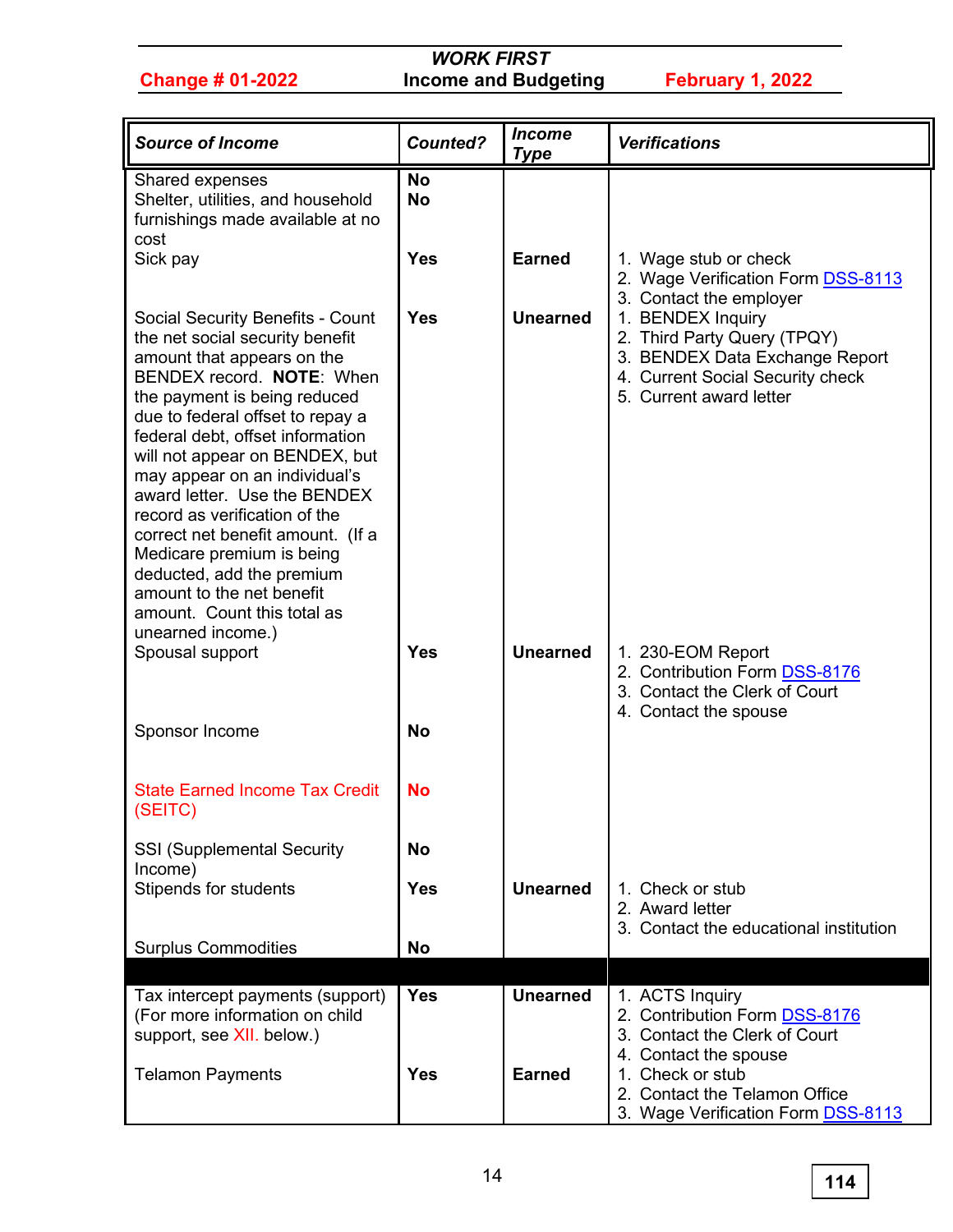| <b>Source of Income</b>                                                                                                                                             | <b>Counted?</b>                       | <b>Income</b><br><b>Type</b>     | <b>Verifications</b>                                                                                                                                                                                                                                                      |
|---------------------------------------------------------------------------------------------------------------------------------------------------------------------|---------------------------------------|----------------------------------|---------------------------------------------------------------------------------------------------------------------------------------------------------------------------------------------------------------------------------------------------------------------------|
| Tips<br><b>Trade Readjustment Benefits</b><br>Travel reimbursement paid from<br>an employer to an employee for<br>travel expenses while working for<br>the employer | <b>Yes</b><br><b>Yes</b><br><b>No</b> | <b>Earned</b><br><b>Unearned</b> | 1. Wage stubs<br>2. Wage Verification Form DSS-8113<br><b>Work First Family Assistance Report</b><br>4. Contact the employer<br>5. Client's records<br>1. Current check<br>2. Current award letter<br>3. Contact the local Employment<br>Security Commission (ESC) Office |
| Unemployment Insurance<br>Benefits (UIB)                                                                                                                            | <b>Yes</b>                            | <b>Unearned</b>                  | 1. ESC/UIB Inquiry<br>2. Current UIB check<br>3. Current award letter                                                                                                                                                                                                     |
| <b>Uniform Relocation Assistance</b><br>and Real Property Acquisition Act<br>Of 1970                                                                                | <b>No</b>                             |                                  |                                                                                                                                                                                                                                                                           |
| <b>Vacation Pay</b>                                                                                                                                                 | <b>Yes</b>                            | <b>Earned</b>                    | 1. Wage check or stub<br>2. Completed Wage Verification Form<br>(DSS-8113)                                                                                                                                                                                                |
| Variable Housing Allowance<br>(VHA) [military]                                                                                                                      | <b>Yes</b>                            | <b>Earned</b>                    | 3. Contact the employer<br>1. Leave and Earnings Statement<br>(LES)<br>2. Wage stubs                                                                                                                                                                                      |
| Vendor payments<br><b>Veteran's Administration</b><br>Educational Assistance Program/<br>G.I. Bill (only what is used for<br>educational purposes)                  | <b>No</b><br><b>No</b>                |                                  | 3. Wage Verification Form DSS-8113                                                                                                                                                                                                                                        |
| Veterans Administration (VA)<br><b>Benefits</b>                                                                                                                     | <b>Yes</b>                            | <b>Unearned</b>                  | 1. Contact the VA Regional Office<br>Claims Division at 1-800-827-1000<br>2. Current VA benefit check<br>3. Current award letter<br>4. Contact the local VA service office                                                                                                |
| Vocational Rehabilitation (VR)<br>Incentive Payments (if a training<br>program is in effect.                                                                        | <b>No</b>                             |                                  |                                                                                                                                                                                                                                                                           |
| Volunteers in Service to America<br>(VISTA)                                                                                                                         | <b>No</b>                             |                                  |                                                                                                                                                                                                                                                                           |
| Wages                                                                                                                                                               | <b>Yes</b>                            | <b>Earned</b>                    | 1. Wage stubs<br>2. Wage Verification Form DSS-8113<br>3. Work First Family Assistance Report<br>4. Contact the employer                                                                                                                                                  |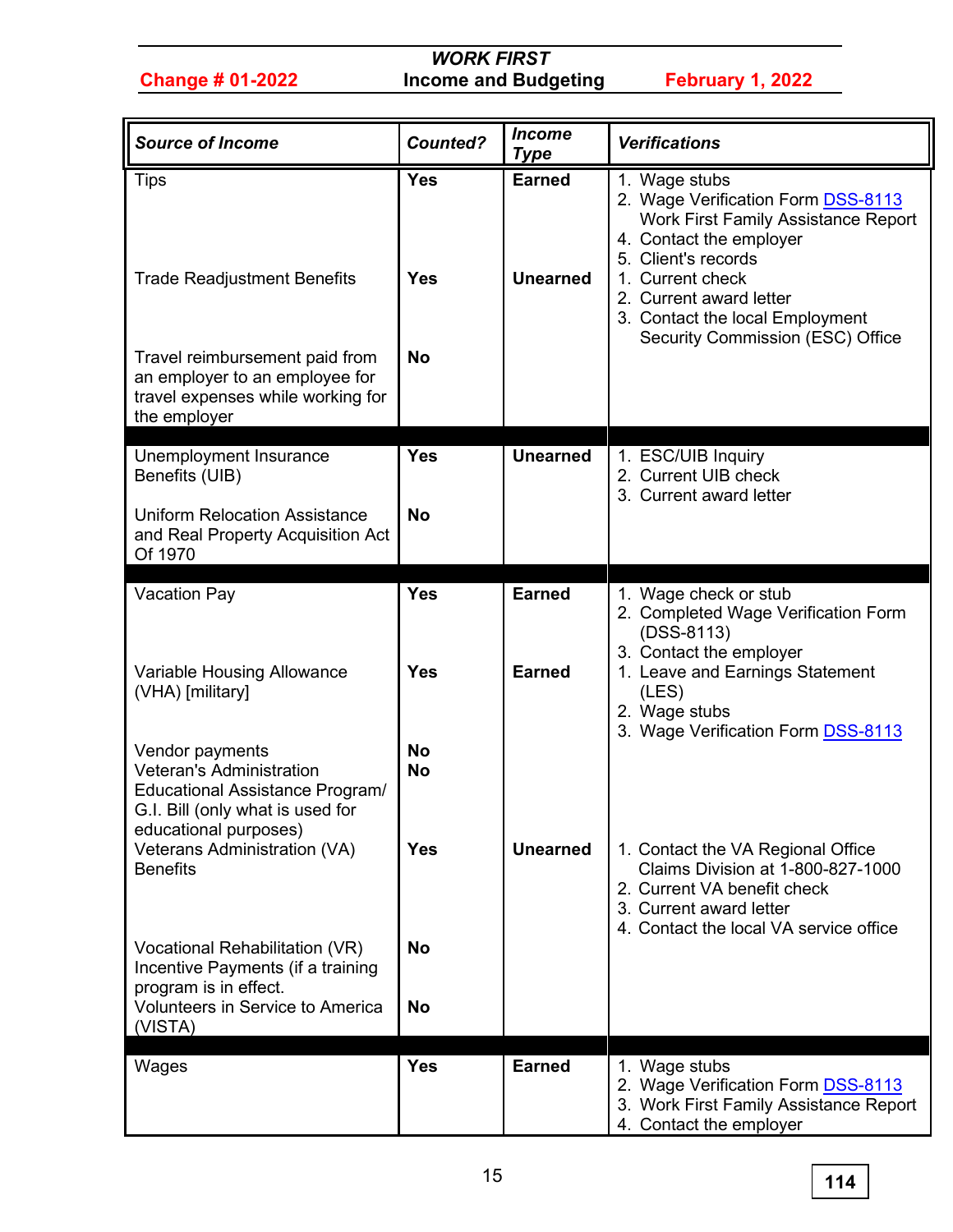| <b>Source of Income</b>                                                                                                                                                                                                                                                                                                   | <b>Counted?</b>          | <b>Income</b><br><b>Type</b>     | <b>Verifications</b>                                                                                                                                    |
|---------------------------------------------------------------------------------------------------------------------------------------------------------------------------------------------------------------------------------------------------------------------------------------------------------------------------|--------------------------|----------------------------------|---------------------------------------------------------------------------------------------------------------------------------------------------------|
| Witness pay<br><b>Workforce Investment</b><br>Opportunity Act (Formerly, JTPA)                                                                                                                                                                                                                                            | <b>Yes</b><br><b>Yes</b> | <b>Unearned</b><br><b>Earned</b> | 1. Check or stub<br>2. Contact the Clerk of Court<br>1. Check, or stub, or DSS-8113<br>2. Contact WIOA                                                  |
| paid to an adult<br><b>Workforce Investment</b><br>Opportunity Act (WIA) (Formerly,<br>JTPA) paid to a child,                                                                                                                                                                                                             | <b>No</b>                |                                  |                                                                                                                                                         |
| <b>Work First Employment Services</b><br>payments made to someone<br>other than the participant but<br>made on the participant's behalf<br>(Example, childcare payments<br>made to the participant's sister<br>who is also receiving Work First<br>Cash Assistance - Count the<br>childcare as income for the<br>sister.) | <b>Yes</b>               | <b>Earned</b>                    | If self-employed, see Self-employment<br>verification<br>If wages, see wage verification                                                                |
| <b>Work Release</b><br>(For additional information on<br>how to count Work Release, see<br>XIV. below.)                                                                                                                                                                                                                   | <b>Yes</b>               | <b>Unearned</b>                  | 1. Check or stub<br>2. DC-190 from the Dept. of Correction<br>3. Work Release Check List<br>4. Contact the Dept. of Correction                          |
| Worker's Compensation provided<br>through a private insurer or the<br>individual is no longer employed                                                                                                                                                                                                                    | <b>Yes</b>               | <b>Unearned</b>                  | 1. Award letter<br>2. Current check<br>3. Contact the provider or insurance<br>company                                                                  |
| Worker's Compensation that is<br>totally employer funded and the<br>individual remains employed                                                                                                                                                                                                                           | <b>Yes</b>               | <b>Earned</b>                    | 1. Check or wage stub<br>2. Award letter<br>3. Contact the company where the<br>person is employed or its insurance<br>company<br>4. Contact the lawyer |

Following is a list of potential sources of educational assistance and whether they are counted in Work First Cash Assistance. Possible sources of verifications for the educational assistance listed below include award letters, contacts with the agency that administers the assistance, and contacts with the educational institution. See XVI. below for additional information regarding countable educational assistance.

| <b>Source of Income</b>                                     | <b>Counted?</b> |
|-------------------------------------------------------------|-----------------|
|                                                             |                 |
| Basic Educational Opportunity Grants (BEOG and PELL Grants) | No              |
| Bilingual Materials, Methods, and Techniques Program        | No              |
| <b>Bilingual Vocational Instructor Training Program</b>     | No              |
| <b>Bilingual Vocational Training Program</b>                | <b>No</b>       |
| <b>Blue Ribbon Vocational Education Program</b>             | <b>No</b>       |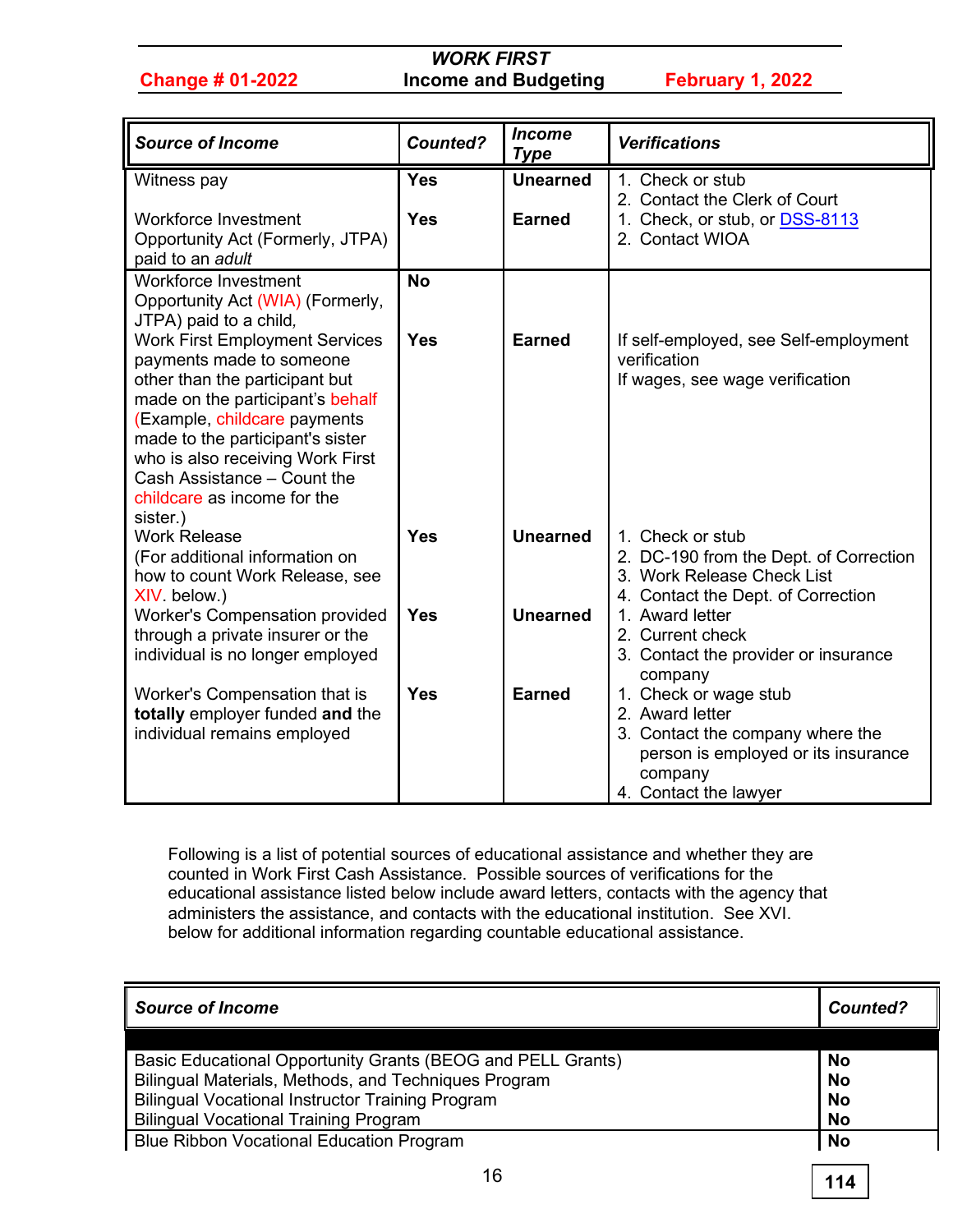|  | <b>Change # 01-2022</b> |
|--|-------------------------|
|  |                         |

# *WORK FIRST* **Income and Budgeting February 1, 2022**

| <b>Business and Education Standards Program</b>                                                                                                                                                                                                                                                                 | <b>No</b>                                              |
|-----------------------------------------------------------------------------------------------------------------------------------------------------------------------------------------------------------------------------------------------------------------------------------------------------------------|--------------------------------------------------------|
| Carl D. Perkins Vocational and Applied Technology Education Act<br>College Assistance Migrant Program (CAMP) for students whose families are engaged in<br>migrant and seasonal farm work                                                                                                                       | <b>No</b><br><b>No</b>                                 |
| <b>Community Education Employment Center Program</b><br><b>Cooperative Demonstration Programs</b>                                                                                                                                                                                                               | <b>No</b><br><b>No</b>                                 |
| Demonstration Centers for the Training of Dislocated Workers Program                                                                                                                                                                                                                                            | <b>No</b>                                              |
| <b>Education Lottery Scholarship (ELS) (Grant)</b>                                                                                                                                                                                                                                                              | <b>No</b>                                              |
| <b>Educational Programs for Federal Correctional Institutions</b>                                                                                                                                                                                                                                               | <b>No</b>                                              |
| Federal Family Education Loan Program (formerly GSL)                                                                                                                                                                                                                                                            | <b>No</b>                                              |
| Grants Administered by the Bureau of Indian Affairs                                                                                                                                                                                                                                                             | <b>No</b>                                              |
| High School Equivalency Program (HEP)                                                                                                                                                                                                                                                                           | <b>No</b>                                              |
| Income Contingent Loan (Eff. 7/1/87) (Title IV)<br><b>Indian Vocational Education Program</b><br>Internships for Gifted and Talented Vocational Education Students Program                                                                                                                                      | <b>No</b><br><b>No</b><br><b>No</b>                    |
| Materials Development in Telecommunications Program<br>Model Programs of Regional Training for Skilled Trades (Carl Perkins)                                                                                                                                                                                    | <b>No</b><br><b>No</b>                                 |
| National Center or Center For Research in Vocational Education<br>National Early Intervention Scholarship and Partnership Program<br>National Network for Curriculum Coordination in Vocational and Technical Education<br>National Tech-Prep Education Program<br>Native Hawaiian Vocational Education Program | <b>No</b><br><b>No</b><br><b>No</b><br><b>No</b><br>No |
| <b>PELL Grants</b><br><b>PLUS Loans for Parents</b><br>Presidential Access Scholarships (Super PELL Grants)                                                                                                                                                                                                     | <b>No</b><br><b>No</b><br><b>No</b>                    |
| <b>Source of Income</b>                                                                                                                                                                                                                                                                                         | <b>Counted?</b>                                        |
| Robert E. McNair Post-Baccalaureate Achievement<br><b>Robert T. Stafford Student Loans</b>                                                                                                                                                                                                                      | <b>No</b><br><b>No</b>                                 |
| Scholarships Offered by Civic Groups<br>Scholarships Offered by Institution<br><b>Sports Scholarships</b><br><b>State Student Incentive Grants</b>                                                                                                                                                              | <b>Yes</b><br><b>Yes</b><br><b>Yes</b><br><b>No</b>    |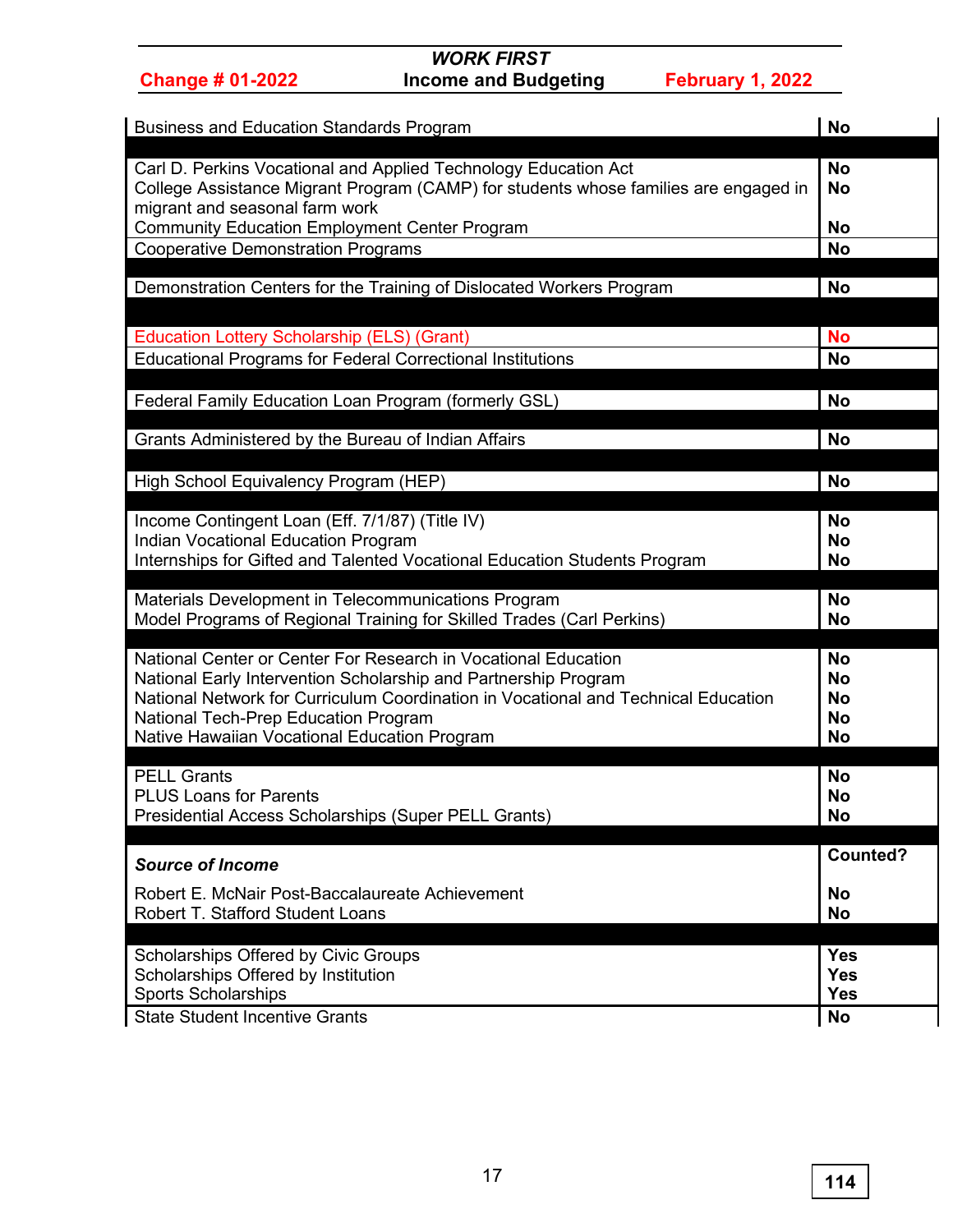|                                                                                                                                                                                                                                                                                                                                                                                                             | <b>WORK FIRST</b>                                                                                                                                                                                                                                                                                                                                                                                                                                                      |                  |                                                                     |  |  |
|-------------------------------------------------------------------------------------------------------------------------------------------------------------------------------------------------------------------------------------------------------------------------------------------------------------------------------------------------------------------------------------------------------------|------------------------------------------------------------------------------------------------------------------------------------------------------------------------------------------------------------------------------------------------------------------------------------------------------------------------------------------------------------------------------------------------------------------------------------------------------------------------|------------------|---------------------------------------------------------------------|--|--|
| <b>Change # 01-2022</b>                                                                                                                                                                                                                                                                                                                                                                                     | <b>Income and Budgeting</b>                                                                                                                                                                                                                                                                                                                                                                                                                                            | February 1, 2022 |                                                                     |  |  |
| State Program and State Leadership Activities;<br>$\bullet$<br>$\bullet$<br>Sex Equity Program;<br>$\bullet$<br>$\bullet$<br>Career Guidance and Counseling Program; and                                                                                                                                                                                                                                    | State Vocational and Applied Technology Education Program which contains the:<br>Program for Single Parents, Displaced Homemakers, and Single Pregnant Women;<br>Programs for Criminal Offenders; Secondary School Vocational Education<br>Program; Post secondary and Adult Vocational Education Program;<br>State Assistance for Vocational Education Support Programs by Community-Based<br>Organizations; Consumer and Homemaking Education Program; Comprehensive |                  | <b>No</b>                                                           |  |  |
| Business-Labor-Education Partnership for Training Program<br>$\bullet$<br>State-Administered Tech-Prep Education Program<br><b>Student Support Services (Title IV)</b><br>Supplemental Educational Opportunity Grants (SEOG)<br>Supplemental Loans for Students (Title IV)<br>Supplementary State Grants for Facilities and Equipment and Other Program<br>Improvements Activities (Carl Perkins)<br>$-T -$ |                                                                                                                                                                                                                                                                                                                                                                                                                                                                        |                  |                                                                     |  |  |
| backgrounds.)                                                                                                                                                                                                                                                                                                                                                                                               | Tribally Controlled Post-Secondary Vocational Institutions Program<br>TRIO Grants (Go to organizations or institutions for students from disadvantaged                                                                                                                                                                                                                                                                                                                 |                  | <b>No</b><br><b>No</b>                                              |  |  |
| Upward Bound (some stipends go to students)                                                                                                                                                                                                                                                                                                                                                                 |                                                                                                                                                                                                                                                                                                                                                                                                                                                                        |                  | <b>No</b>                                                           |  |  |
| <b>Vocational Education Dropout Prevention Program</b><br><b>Vocational Education Lighthouse Schools Program</b><br><b>Vocational Education Research Program</b><br>Vocational Education Training and Study Grants Program<br><b>Vocational Educator Training Fellowships Program</b>                                                                                                                       | Vocational Education Leadership Development Awards Program                                                                                                                                                                                                                                                                                                                                                                                                             |                  | <b>No</b><br><b>No</b><br><b>No</b><br><b>No</b><br><b>No</b><br>No |  |  |

# **V. BUDGETING INCOME**

When a family reports income, verify and document the income and determine the payment amount by projecting income following the instructions below.

When projecting income, the worker will use income that represents the client's anticipated income. [Representative](javascript:TextPopup(this)) income means that there are no anticipated changes, and the verification represents the budget unit's expected income during the certification period.

# **A. Prospective Budgeting**

Budget all **prospective income** when determining the Work First Cash Assistance payment. The payment for a month is based on the income projected to be received in that month and, therefore, reflects as accurately as possible the family's need for that month.

**For example,** July's Work First cash assistance payment is based on the income projected to be received in July.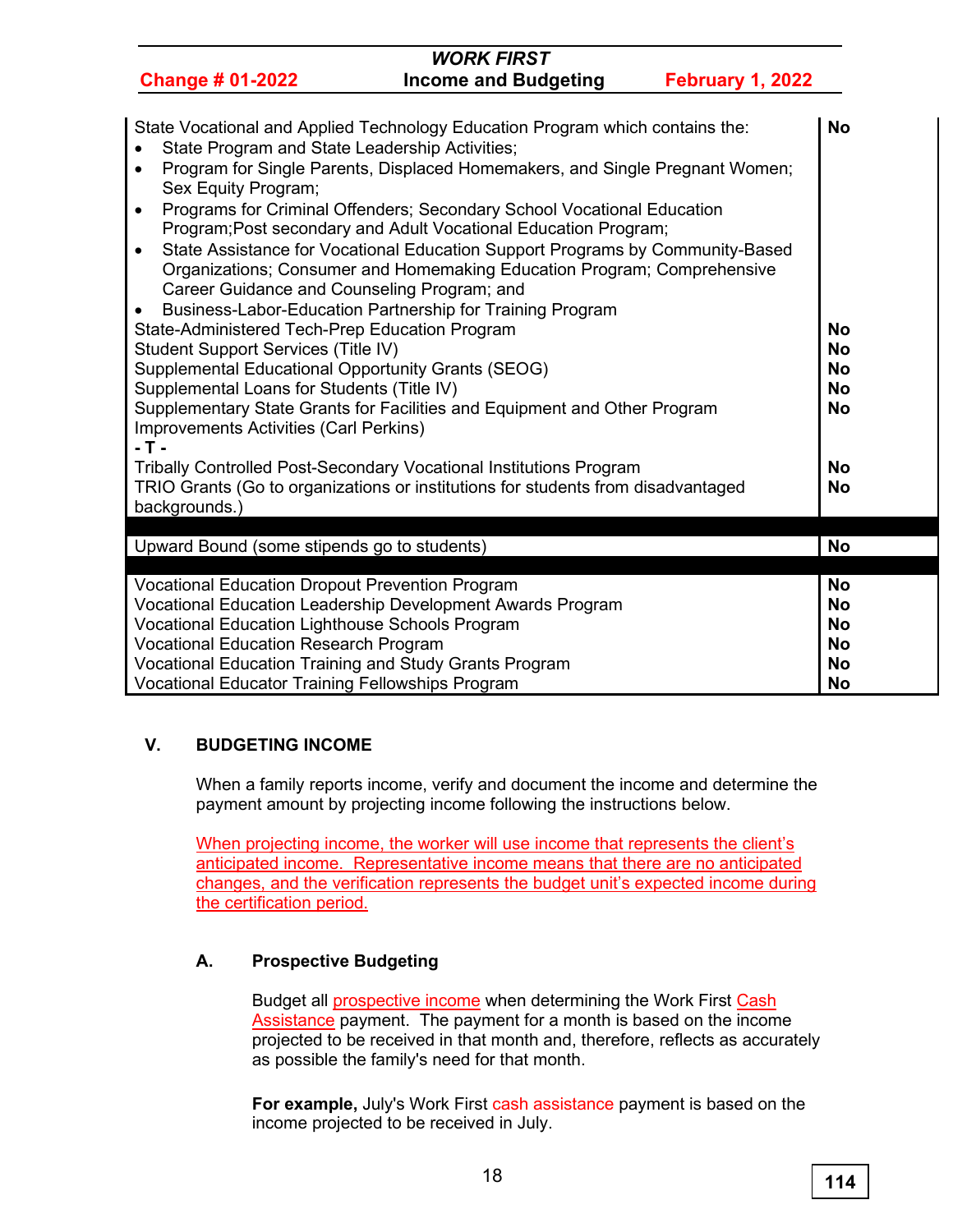# **B. Base Periods**

Base periods are the periods of time that are the basis for determining income eligibility. The base period:

- establishes a set time period for workers to create a "snapshot" of a budget unit's income
- should be an accurate representation of the income the household is expected to have available during the *[certification period](javascript:TextPopup(this))*.

Budget ongoing income using information from the base period to estimate the projected income for future months. Use the following base periods:

- **1. One Month:** The base period for most income is the month prior to the month of application or recertification.
- **2. Three Months:** The base period for the following types of income is three months prior to the month of application, recertification, or the quarterly report:
	- child support,
	- spousal support and alimony

For Work First Cash Assistance, add the months together and divide by 3.

**3. Twelve Months:** If the income is received annually or from selfemployment, the base period is 12 months.

> Exception: If client has been self-employed for less than 12 months, use months in business, if representative.

**NOTE:** If a full month of actual income is available for any month, budget the actual income for that month. (This may happen at application or administrative reopen.) Enter this income as actual income in the budget. NC FAST does not convert this income. For guidance on entering income evidence refer to the FAST Help Income & Expense Evidence Wizards-Income Support Job Aid.

# **Base Periods for Nonrepresentative Income**

When determining a base period for nonrepresentative income:

- 1. Explore alternative budgeting methods for projecting or averaging income.
- 2. Determine which budgeting method is the most representative estimate of the budget unit's income over the certification period.
- 3. Project income using the best available information about the number of hours, rate of pay, and frequency of pay expected to be received over the certification period.
- 4. If you use an alternate budgeting method, you must document why the [base period](javascript:TextPopup(this)) is not representative and how you determined what is.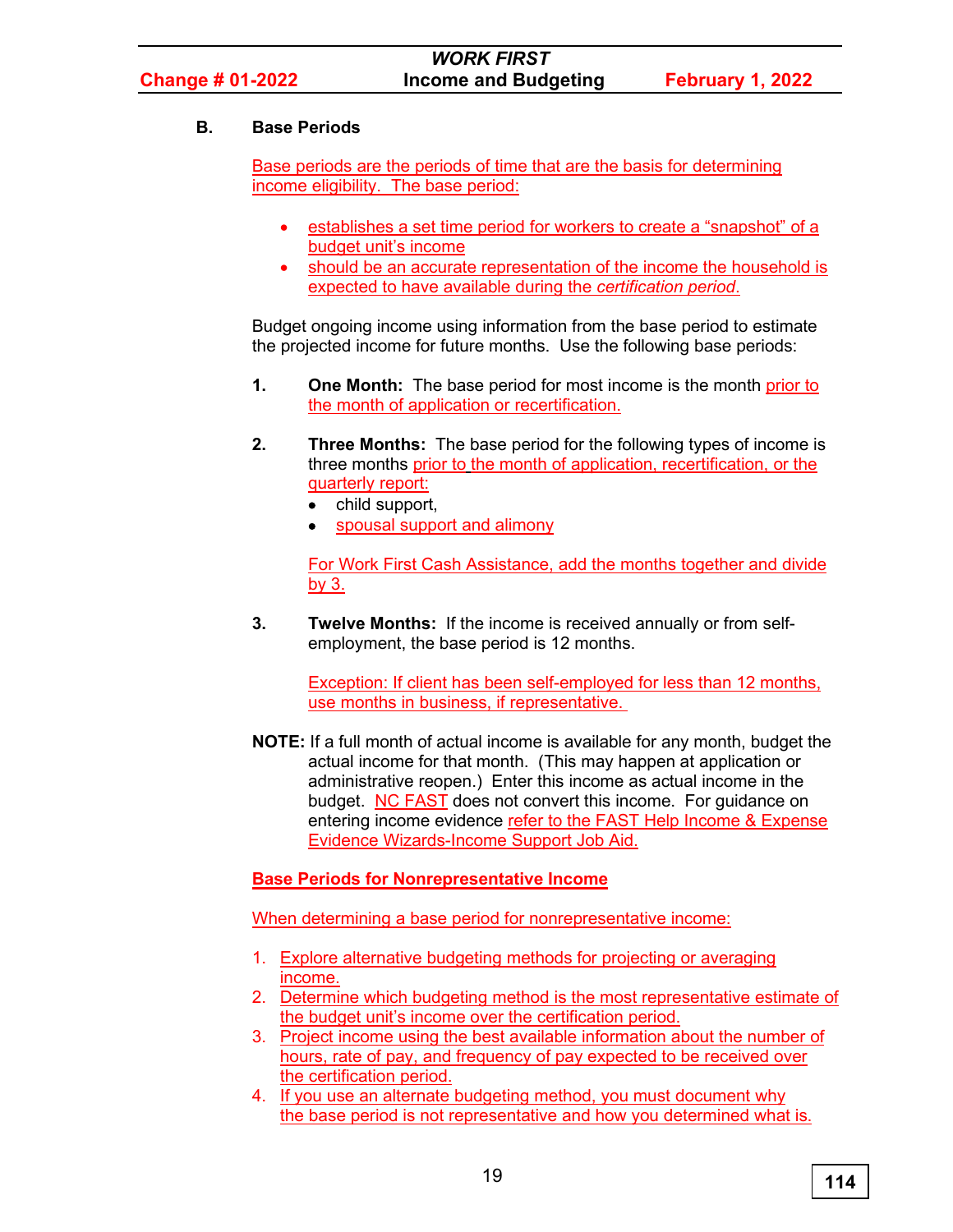|  |  |  | <b>Change # 01-2022</b> |  |
|--|--|--|-------------------------|--|
|  |  |  |                         |  |

### *WORK FIRST* **Income and Budgeting February 1, 2022**

All income shall be counted in the calendar month the household receives the income unless otherwise stated.

#### **C. Evaluating Base Period Income**

Income received in the base period must be verified. Once income information from the base period has been identified and verified, the case manager must determine whether this income is representative of the income expected to be received during the month(s) for which eligibility is being determined.

**If the base period income is not representative, do not use it to project income.** If there is new, terminated or changed income during or after the base period, the base period income may not be representative, and the case manager must move the base period forward and adjust the income. See VI. below.

If a pay period in the base period is uncharacteristically high or low, determine how often such occurrences can be expected and document the decision whether to count the nonrepresentative pay period in budgeting.

**Example**: A Work First applicant is paid weekly and has pay stubs for July, the base period, as follows:

| Pay:     | Date:   |
|----------|---------|
| \$80.00  | July 5  |
| \$0.00   | July 12 |
| \$75.00  | July 19 |
| \$100.00 | July 26 |

The applicant states she received no income the week of July 12 due to the annual closure of the company which is not expected to occur again until next July. The applicant also states that the variation between the \$75.00 and \$100.00 amounts is typical of the variation that normally occurs from week to week. Document the reason for the zero-pay period in the case record and use the other three payment amounts to project ongoing income beginning in August.

| $$80.00 + 75.00 + 100.00 = $255.00$ | Actual July Income              |
|-------------------------------------|---------------------------------|
| $$255.00 \div 3 = $85.00$           | <b>Weekly Average</b>           |
| $$85.00 \times 4.3 = $365.50$       | <b>Projected Monthly Income</b> |

**NOTE:** To determine when income that is mailed is received, give three mailing days. To determine when income that is paid by electronic fund transfer (EFT) is received, give two business days from the date of authorization by the payer. However, for income that is mailed or transferred by EFT; accept the family's statement of when they received the income if they state they received the income earlier.

## **D. Computation of Income**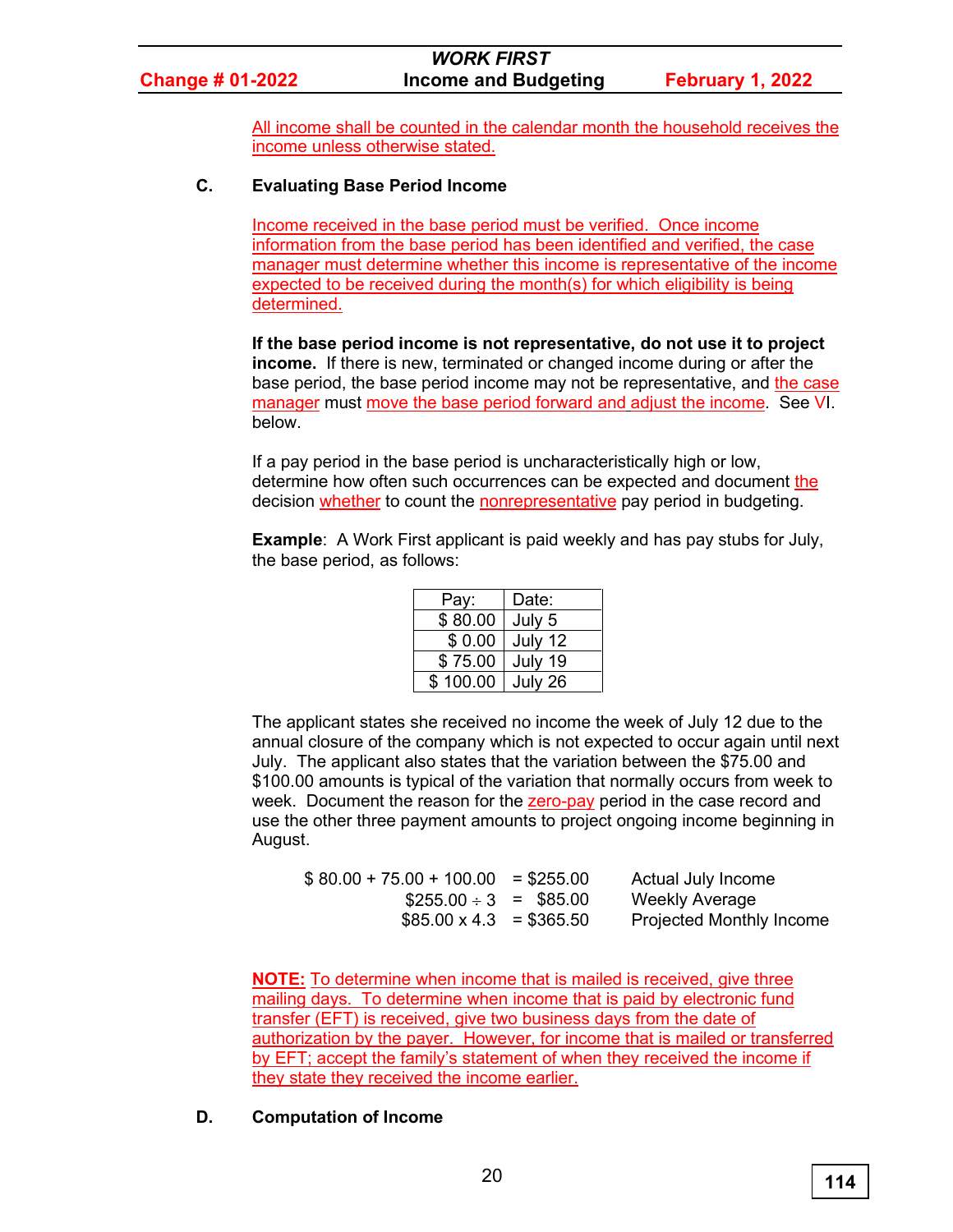Enter the income received in NC FAST to calculate a family's projected income. NC FAST averages the income from each pay or benefit period and converts it to a monthly amount. The income is converted to a monthly amount according to the frequency of receipt. The automated budget multiplies the averaged amount by:

- 4.3 if the income is received weekly.
- 2.15 if the income is received biweekly (every two weeks).
- 2 if the income is received twice a month.
- 1 if the income is received monthly.

For guidance on how to enter income in NC FAST refer to Income & Expense Evidence Wizards-Income Support Job Aid.

To compute a monthly income amount, enter the base period amounts and the correct indicator for the frequency of receipt into NC FAST. Enter this income in NC FAST until the next Work First Family Assistance Report or change in income, whichever occurs first.

**EXAMPLE 1:** Ongoing Case - The following earned income is reported on the Work First Family Assistance Report.

| Pay:     | Date:    |
|----------|----------|
| \$125.00 | April 2  |
| 130.00   | April 9  |
| 110.00   | April 16 |
| 150.00   | April 23 |
| 100.00   | April 30 |

Enter **each** amount in NC FAST and the indicator for weekly income. The automated budget averages the income and multiplies it by 4.3 to get a monthly amount. Continue to count this income until the next Work First Cash Assistance Report or change in income, whichever occurs first.

## **EXAMPLE 2:**

Family is receiving ongoing Work First Cash Assistance. The family has ongoing UIB. The family reports on the Work First Family Assistance Report returned in May that they received \$150 on April 12 and \$150 on April 26. This is verified by viewing OVS. Enter both amounts in NC FAST along with the indicator reflecting payment is received weekly. Continue to count this income until the next Work First Family Assistance Report or change in income, whichever occurs first.

## VI. BUDGETING NEW OR CHANGED INCOME

When a family has new or changed income during or after the base period, the base period income is not representative of expected income. Do not use base period income to determine eligibility or payment amounts.

A. Changed versus Fluctuating Income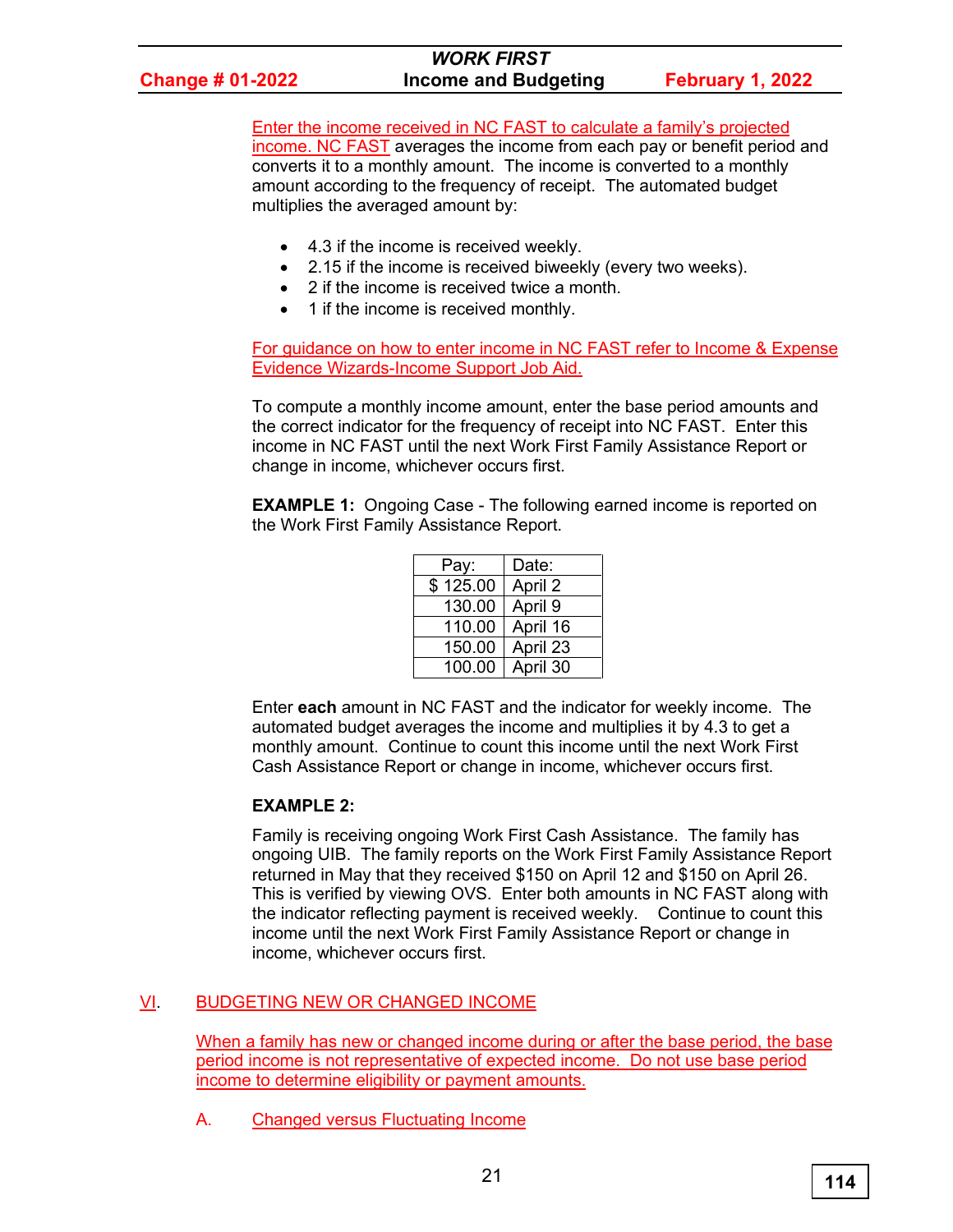Income is fluctuating when it changes slightly but the fluctuation does not represent an ongoing change and is not representative of a change in income anticipated during the period for which eligibility is being determined. For example, if an employee's weekly income fluctuates due to variations in the number of hours scheduled and the scheduled hours are as likely to go up as to go down, the income is fluctuating. Do not re-budget income based on normal fluctuations in income.

# **B. Changed Income**

A change in income is:

- **1.** A change in the rate of pay.
- **2.** An increase or a decrease in the award, court ordered, or agreedupon amount for unearned income (child support, contributions, SSA, VA, etc.) or a change in the actual amount received for contributions or child support).
	- **NOTE:** When there is a change in the award, court ordered, or agreed-upon amount of child support, the case manager must evaluate whether it is reasonable to expect the actual amount received to change.
- **3.** An ongoing change in the number of work hours for earned income.
- **4.** A new source of earned or unearned income.
- **5.** A terminated source of earned or unearned income.

When a family experiences a change in income, reflect the change in the payment as early as the month following the month of change, but no later than the second month following the month of change.

## **C. Special Instructions Regarding Temporary Agency Employment**

Individuals employed by temporary agencies may begin, end, and change assignments on a sporadic basis. Although they may work at different locations and perform different duties, they remain employed by the same employer—the temporary agency. The case manager will have to decide on a case-by-case basis whether to treat the situation as a change in income, terminated income, or new income.

Temporary workers may experience a period between assignments when they have no income. If they begin a new assignment within a few days of an assignment ending, the case manager might consider the days without pay as a fluctuation that does not require action.

However, if an assignment ends and a new assignment appears unlikely, or cannot be expected within a short period, then the income that is projected in the ongoing budget is not representative of what the family can expect in the upcoming month(s). In this situation, adjust the Work First income budget to reflect a reduction in anticipated income.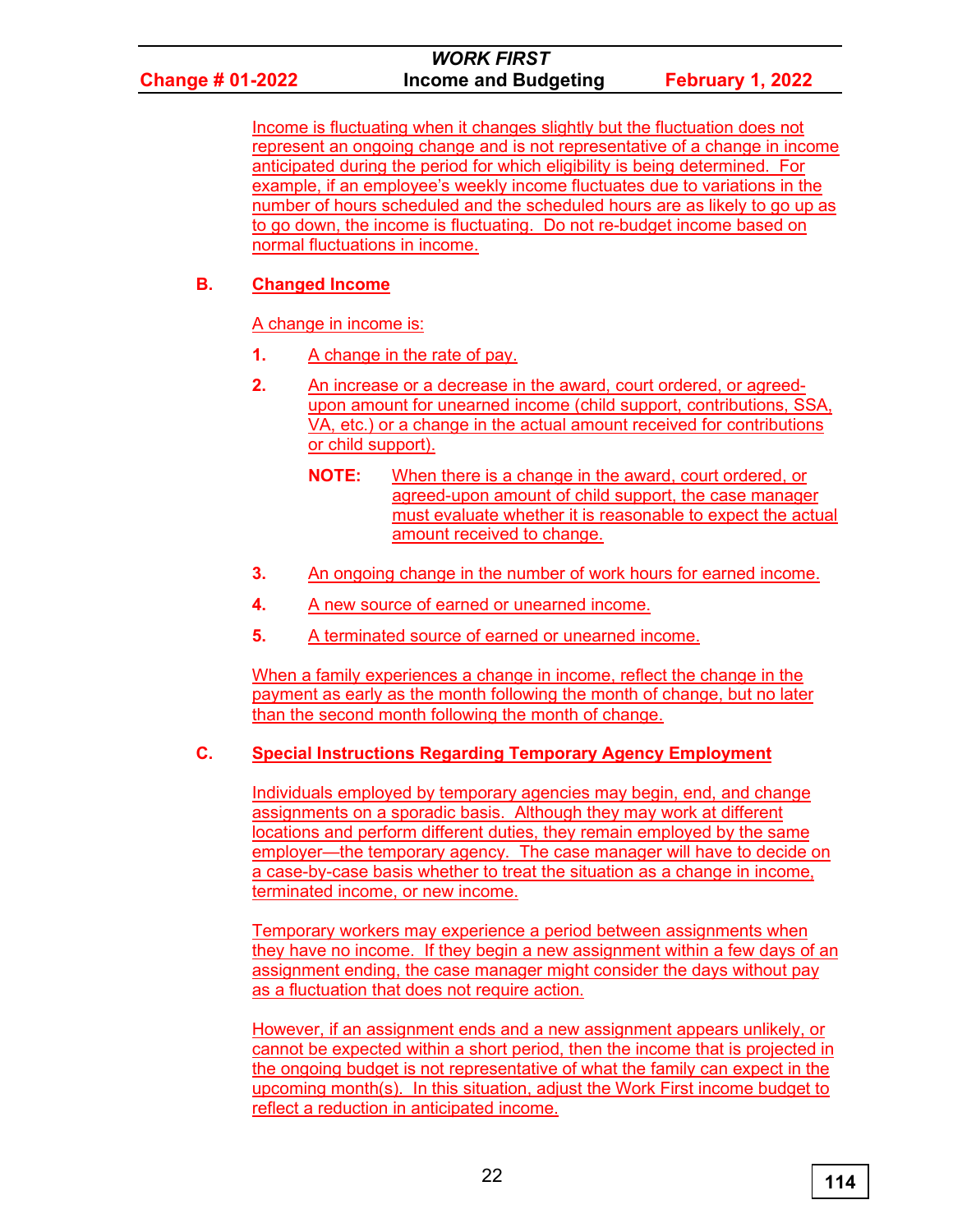Factors to consider are the employee's history with the temporary agency, overall work history, and marketable skills and experience. The case manager may want to contact the agency and ask about the number of placements they expect to have soon that might match the employee's skills.

When a temporary worker reports a new assignment that reflects a change in the ongoing number of hours or rate of pay, treat this as a change in income as described in B. above.

#### **D. What to do when a family reports New or Changed Income?**

If the family reports new or changed income, verify, and document the new income. To determine and document the new income, follow the instructions below.

- **NOTE:** The family is required to report all changes within 10 calendar days of knowing of the change.
- **1.** Verify the amount the family expects to receive each pay or benefit period.
	- **a.** The family is responsible for providing verification of income. If the family needs assistance in obtaining verification because of a disability, this assistance must be provided as a reasonable accommodation. To be entitled to a reasonable accommodation for a disability, a caretaker need not be receiving or be eligible for SSI or other disability benefits.
	- **b.** Set a deadline for families to return verification of earned and unearned income. See the chart in III. above for possible sources of verification.
	- **c.** For ongoing cases, if the family does not provide verification of earned or unearned income by the deadline set, send a timely notice to terminate assistance.
	- **d.** For applications, if the family does not provide verification of earned or unearned income by the deadline, see Cash Assistance Application Process and Procedures (Manual Section 104) for instructions.

#### **2. Project the new income.**

- **a. To project earned income, take the following steps.**
	- **(1)** Determine the:
		- Hourly rate of pay;
		- Number of hours per pay period;
		- Frequency of pay, i.e., weekly, biweekly, semimonthly, or monthly; **and**
		- Expected date of pay.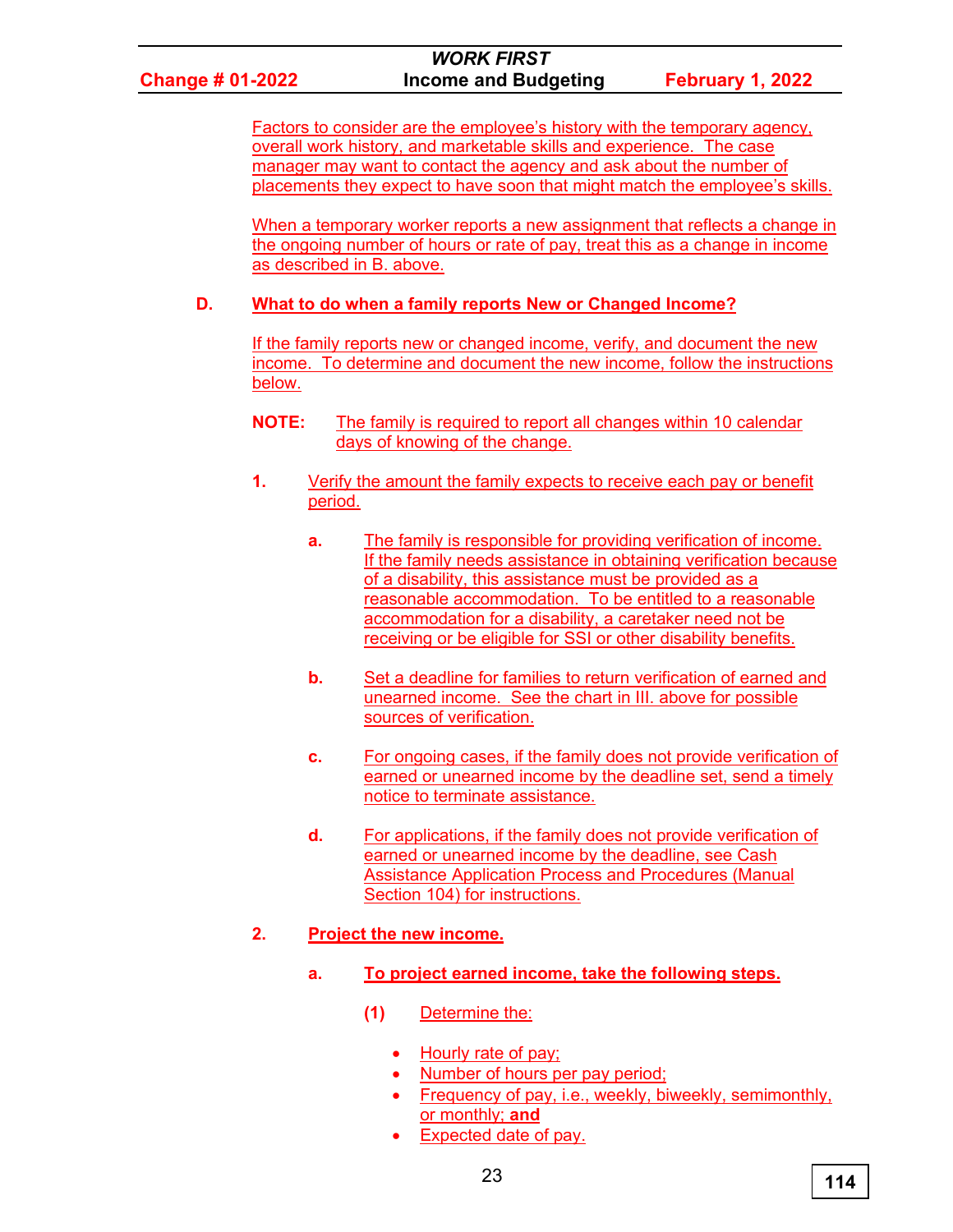| <b>Change # 01-2022</b> |                   |                             |               | <b>WORK FIRST</b><br><b>Income and Budgeting</b>                                                                                   |                                 |                   | <b>February 1, 2022</b>                                                                                                                                                             |                                   |
|-------------------------|-------------------|-----------------------------|---------------|------------------------------------------------------------------------------------------------------------------------------------|---------------------------------|-------------------|-------------------------------------------------------------------------------------------------------------------------------------------------------------------------------------|-----------------------------------|
|                         |                   | (2)                         |               | pay period. Use this total to project the income.                                                                                  |                                 |                   | Multiply the hourly rate by the number of hours in the                                                                                                                              |                                   |
|                         | b.                |                             |               |                                                                                                                                    |                                 |                   | To project unearned income, take the following steps.                                                                                                                               |                                   |
|                         |                   | (1)                         |               | Determine:                                                                                                                         |                                 |                   |                                                                                                                                                                                     |                                   |
|                         |                   | ٠<br>$\bullet$<br>$\bullet$ |               | The benefit amount;<br>Frequency of the benefit; and<br><b>Expected date of receipt.</b>                                           |                                 |                   |                                                                                                                                                                                     |                                   |
|                         |                   | (2)                         |               |                                                                                                                                    |                                 |                   | Use the expected benefit amount to project the income.                                                                                                                              |                                   |
| 3.                      |                   |                             |               |                                                                                                                                    |                                 |                   | <b>Enter the projected income into the automated budget in NC FAST.</b>                                                                                                             |                                   |
|                         | a.                | monthly amount.             |               | projected amount in the automated budget the number of                                                                             |                                 |                   | If a full month of income will not be received, enter the<br>times it is expected to be received. Enter the actual monthly<br>income in NC FAST. NC FAST does not convert this to a |                                   |
|                         | b.                | amount.<br><b>EXAMPLE</b>   |               | projected amount and the frequency of receipt in the<br>automated budget. NC FAST converts this to a monthly                       |                                 |                   | If a full month's income is going to be received, enter the                                                                                                                         |                                   |
|                         |                   |                             |               |                                                                                                                                    |                                 |                   | Ongoing Work First Cash Assistance case with a family member who                                                                                                                    |                                   |
|                         |                   |                             |               |                                                                                                                                    |                                 |                   | goes to work in March. The employer verifies the family member is                                                                                                                   |                                   |
|                         |                   |                             |               | period. The family member will receive his first pay April 5. The                                                                  |                                 |                   | paid \$8.00 an hour and is expected to work 25 hours in the first pay                                                                                                               |                                   |
|                         |                   |                             |               | <u>family member will normally work 40 hours a week. The family</u><br>member is paid weekly and will be paid four times in April. |                                 |                   |                                                                                                                                                                                     |                                   |
|                         | 1.                |                             | \$8.00<br>x25 |                                                                                                                                    |                                 | 2.                | \$8.00<br>x40                                                                                                                                                                       |                                   |
|                         |                   |                             | \$200         |                                                                                                                                    | (projected 1 <sup>st</sup> pay) |                   | \$320                                                                                                                                                                               | (projected ongoing<br>weekly pay) |
|                         | $\underline{3}$ . |                             | \$320<br>x3   |                                                                                                                                    |                                 | $\underline{4}$ . | \$200<br>+9600                                                                                                                                                                      |                                   |
|                         |                   |                             | \$960         | <u>April pay)</u>                                                                                                                  | (projected remaining            |                   | \$1160                                                                                                                                                                              | (projected April tot              |
|                         |                   |                             |               | the NC FAST. NC FAST does not convert this income.                                                                                 |                                 |                   | Use \$1160 for April's budget. Enter this amount as actual income in                                                                                                                |                                   |
|                         |                   |                             |               |                                                                                                                                    |                                 |                   | Enter \$320 for May's budget and ongoing months until a Work First                                                                                                                  |                                   |

Family Assistance Report is received, or the family reports a change. Enter the indicator for wages received weekly. NC FAST converts this income to a monthly amount.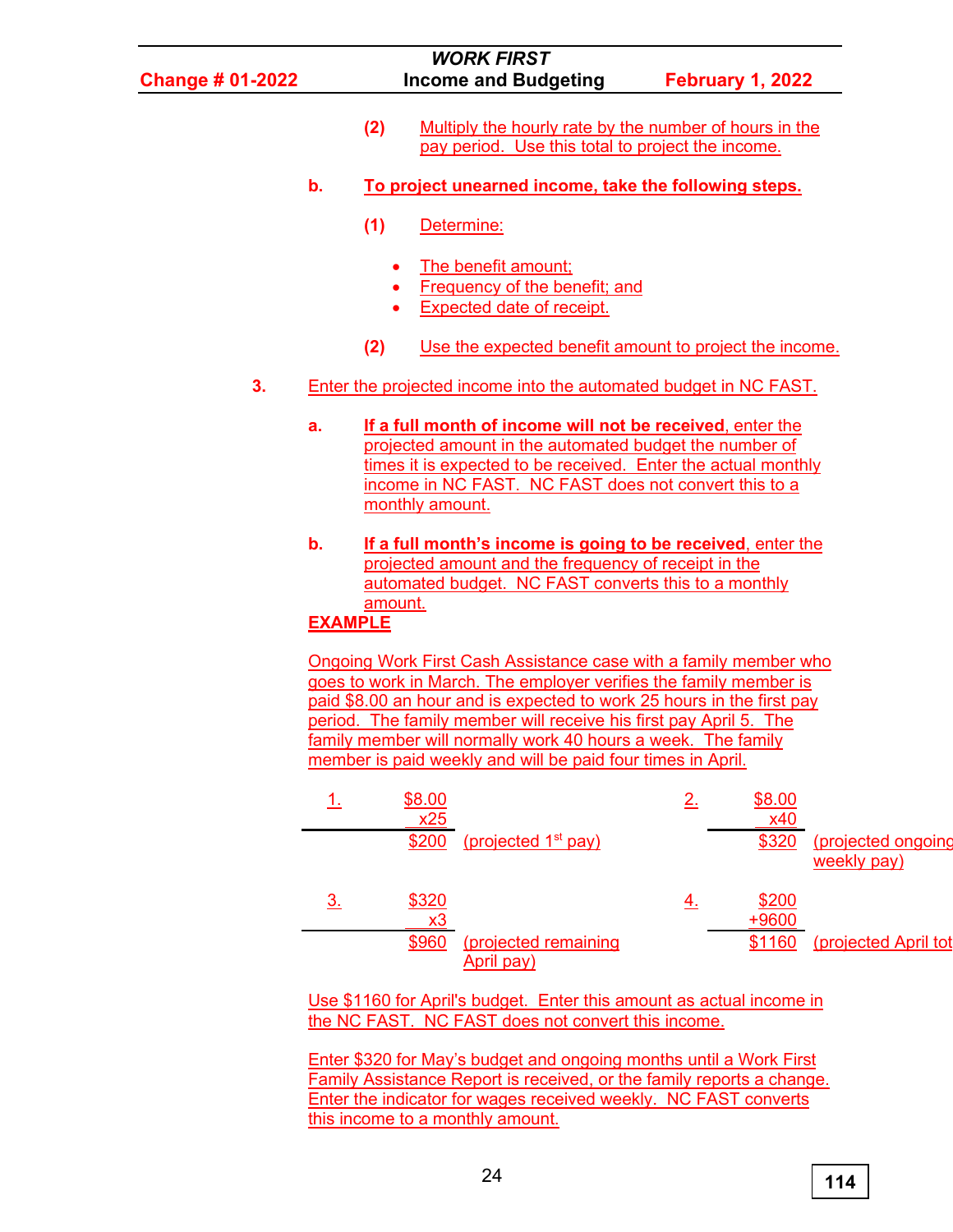## **VII. BUDGETING TERMINATED INCOME**

If the family reports that income has terminated or is scheduled to terminate during or after the base period, follow the instructions below.

- **A.** Verify the family member's terminated income.
- **B.** If the income has terminated and the last pay or benefit was received prior to the date of application, **do not count the income**.
- **C.** Do not count terminated income in any month following the month in which the last income is received. (For example: If the last pay is received in August, do not include the income in a budget for September or October.)
- **D.** If actual income is available for the month income terminates, budget the actual income for that month. Enter this as actual income in NC FAST. NC FAST does not convert this income.
- **E.** If a full month's income is not expected to be received, budget the amount that is expected, and document that this is actual income.

# **EXAMPLE 1**

A family applies for Work First Cash Assistance March 15. A family member is receiving UIB of \$100 every week. The family reports the UIB is terminating and that they will receive one more UIB payment of \$100 in April.

The application is processed on March 25. Use the actual income of \$200 in March's payment calculation. Use the actual income of \$100 in April's payment calculation. Do not count any UIB for May or for any ongoing months.

# **EXAMPLE 2**

A family is receiving ongoing Work First Cash Assistance. The family reports April 15 that a family member's employment ended April 12. The family member expects to receive his last pay May 6. He will receive only one pay in May. The employer verifies that the family member is paid \$8.00 an hour and will be paid for 20 hours in his last pay.

> \$ 8.00 x 20 \$ 160.00

Budget \$160 for the month of May.

## **VIII. BUDGETING CONTRACT INCOME**

Contract income is money paid to an individual, such as a teacher, based on a verbal or written agreement.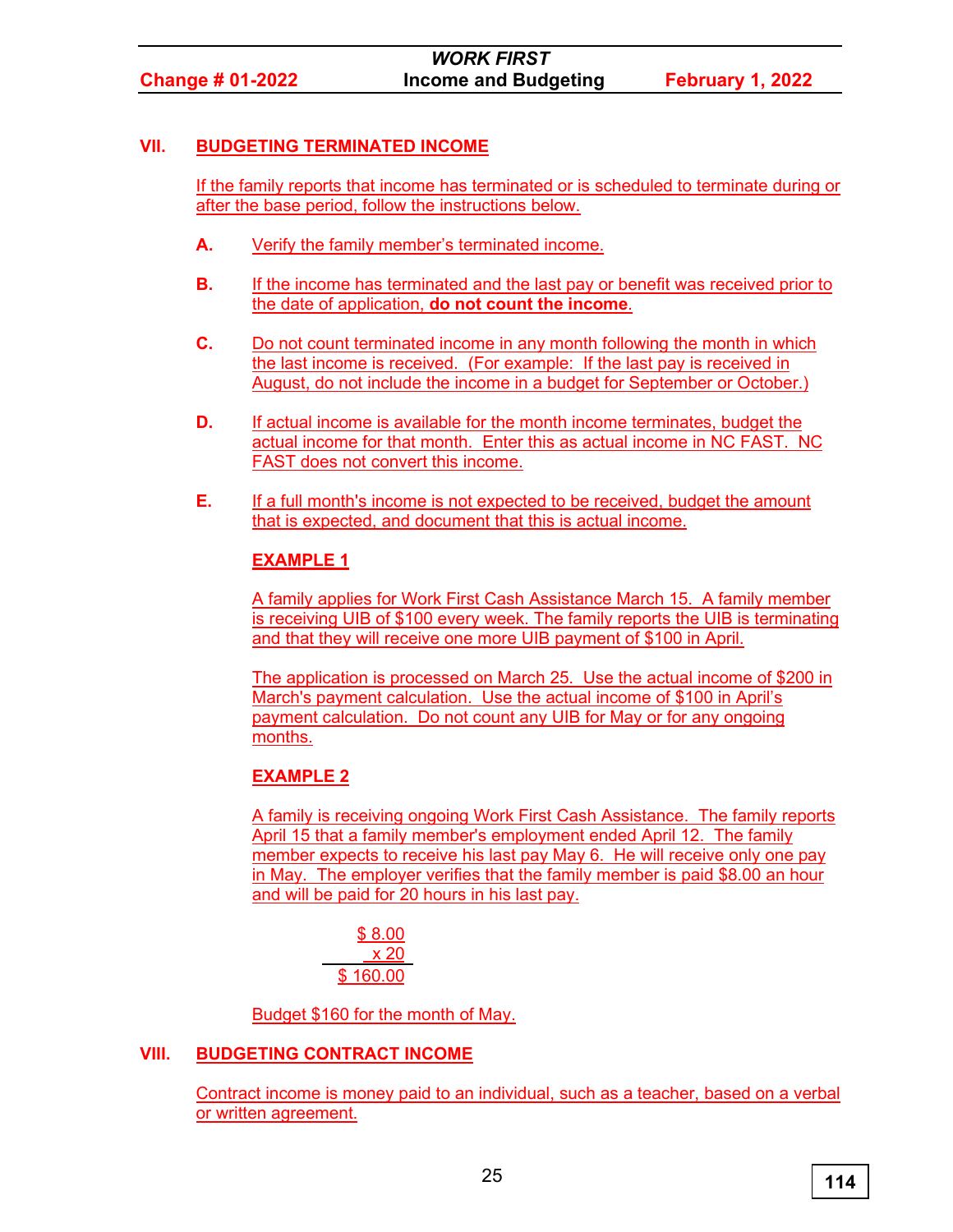**A. Prorate the contract income over the period the contract is intended to cover.** Divide the contract amount by the number of months it is intended to cover. Enter this amount as actual income. It is not converted. Continue to count this income if the contract is in effect.

# **EXAMPLE**

Teachers generally sign a 12-month contract with the school system by which they are employed. Divide the income specified in the current contract by 12 to determine the monthly gross income. Use 12 months to annualize income even if the teacher receives the income over only 10 months. If the income has been averaged over 12 months and the employment ends after he or she has been paid the full contract amount, continue to count the average monthly amount as income for the remainder of the 12-month period. This may also apply to other school employees.

- **A. If the contract income is paid on an hourly or piecework basis, verify the income received during the base period.** Use this income as a monthly amount. Do not convert the income.
	- **NOTE:** For school employees not on contract, the case manager should read the end of the school year as a change in hours of employment. If they return to the same job at the beginning of the next school year, treat this as another change in hours of employment (not as a new job).

# **IX. ANNUALIZED SELF-EMPLOYMENT INCOME**

Annualized self-employment is defined as self-employment where the income is received less often than monthly and is intended to be the annual support for the family. Examples include farming and certain fishermen.

# **A. To project this income:**

- **1.** Obtain income verification for the previous 12 months or, if the business has been in operation less than 12 months, the number of months the business has been in operation.
- **2.** Obtain verification of business expenses for the previous 12 months or, if the business has been in operation less than 12 months, the number of months the business has been in operation.
- **3.** Enter the income and expenses for each month in NC FAST.
- **4.** Continue counting this income until the next review unless there is a change. If there is a change, follow instructions in B. below.
- **NOTE:** For Work First Cash Assistance reporting cases with annualized self-employment **do not recalculate the gross countable income at each Work First Family Assistance Report.** As Work First Family Assistance Reports (DSS-8127) are received,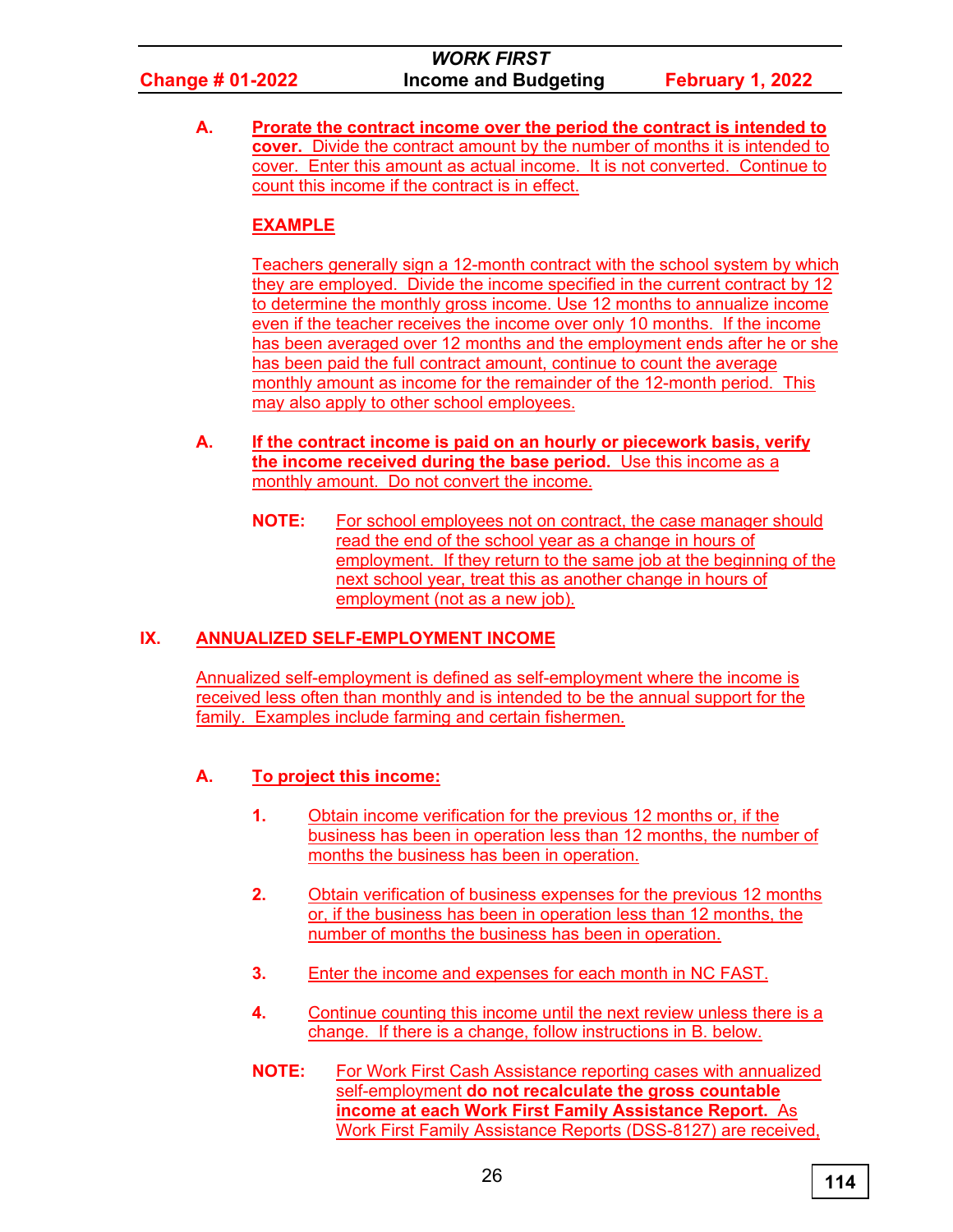review for completeness and timeliness and act on them at the next review.

## **B. Changes to Annualized Self-Employment**

Change in annualized self-employment is defined as beginning or terminating employment or a substantial increase or decrease in income.

#### **1. Beginning Employment or Substantial Increase or Decrease**

- **a.** Verify the amount the family is expected to receive each pay period.
- **b.** If actual income and expenses are available for any month, budget the actual income and expenses for that month.
- **c.** If the family will not receive a full month's income, use actual (if available) plus projected income in that month.
- **d.** Use projected income and expenses for ongoing months of eligibility until the next review.

## **2. Terminated Employment**

- **a.** Verify the family member's terminated income.
- **b.** If the income has terminated and the last pay or benefit was received prior to the date of application, **do not count.**
- **c.** If actual income is available for any month, budget the actual income for that month.
- **d.** If a full month's income is not expected to be received, use actual (if available) plus projected income for the last month the terminated income is expected to be received.
- **e.** Budget as ongoing income if a full month's income is expected to be received.
- **f.** Do not count terminated income in any month after the last income is received.
- **NOTE:** For self-employment that is not annualized, follow budgeting procedures in V., VI., and VII. above. Examples of nonannualized self-employment include baby-sitting, selling Avon, or doing carpentry.

## **X. JOB BONUS**

The Work First Job Bonus is a fixed payment that assists families as they transition from cash assistance to employment. Job Bonus is limited to once per lifetime for each cash assistance household and individual. It is a \$100.00 payment per month, for three consecutive months. It replaces the Work First Cash Assistance payment.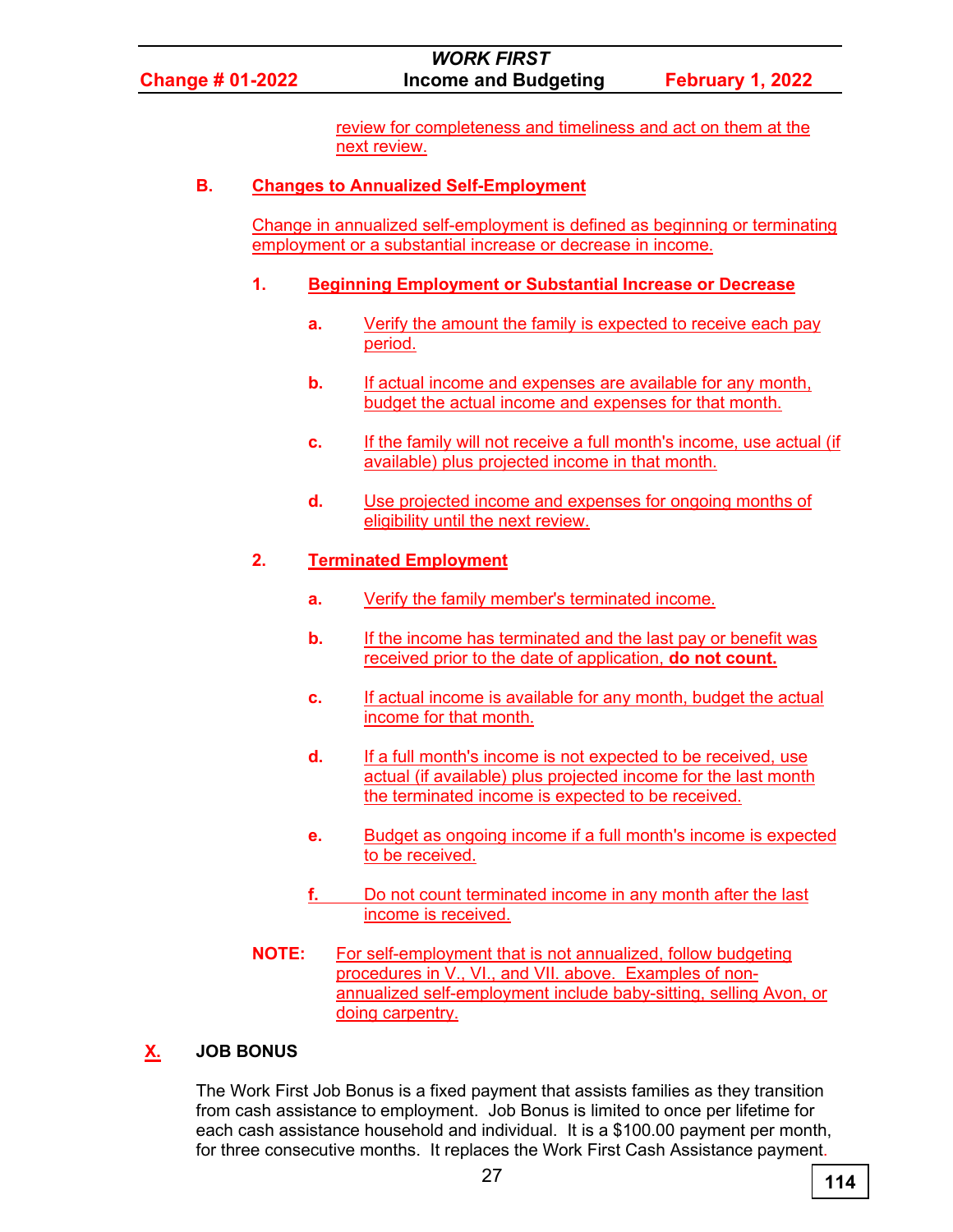Each Work First household whose new earned income results in their monetary ineligibility to receive a cash assistance payment may be eligible to receive Job Bonus. The new earnings may be a result of full or part time employment if it is new earned income, or the employment is considered permanent. If there are increased earnings from existing employment and the household becomes monetarily ineligible; the household may be eligible for Job Bonus.

There is not an established definition for what is considered permanent employment. For example, there are some jobs with temporary agencies that are long term assignments and, therefore, may be considered permanent for purposes of the Job Bonus. It is important that the case manager carefully evaluates the type of employment with temporary agencies as well as other employment situations. Failure to accurately evaluate these criteria may negatively impact the household. Also, it is important to ensure fair and equitable standards are applied to all households who are evaluated for Job Bonus.

If the participant's new earnings change before the expiration of the three-month Job Bonus period, the participant may reapply for Work First cash assistance. Once a Job Bonus is applied, even if received for less than three months, the household has met their lifetime limit for Job Bonus.

**Note**: For Work First Benefit (WFB) cases, the Job Bonus payment is not issued until after compliance with the Mutual Responsibility Agreement/Outcome Plan, unless the case manager determines good cause for the non-compliance.

- **A**. Eligible Households
	- 1. Job Bonus is only offered to households that receive ongoing cash assistance; it is not available to applicant households.
	- 2. Participants are not eligible to receive Job Bonus during a Job Quit penalty period or if the cash assistance case is closed.
	- 3. Job Bonus is offered to the adult members that are included in the budget unit. The budget unit may include financially responsible individuals who are excluded from the assistance unit for failure to meet other eligibility requirements. Because their income is counted in determining eligibility, these individuals may qualify for the Job Bonus.
	- 4. Job Bonus can be received once in the lifetime of a cash assistance case.
	- 5. If the household composition changes, a different household member may be eligible to receive an additional Job Bonus.

## **EXAMPLE 1**

Parent A, of a two-parent household, becomes employed and the increased earnings terminates the household from cash assistance. The household receives the Job Bonus. If Parent B becomes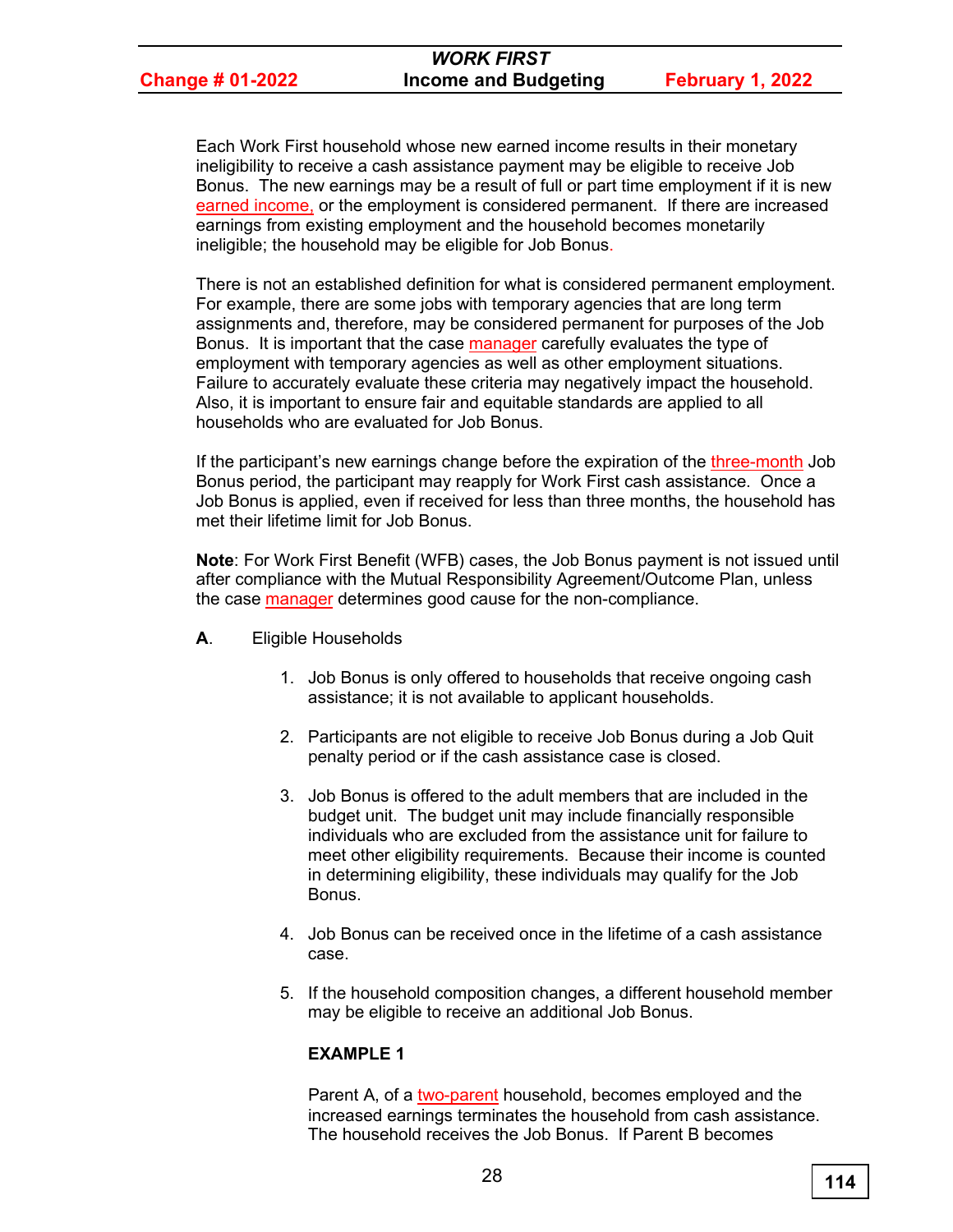| <b>Change # 01-2022</b> |  |  |  |
|-------------------------|--|--|--|
|                         |  |  |  |

## *WORK FIRST* **Income and Budgeting February 1, 2022**

employed, the household is ineligible for an additional Job Bonus because Parent A previously received Job Bonus.

#### **EXAMPLE 2**

Parent B from Example #1 moves into the household of Parent C and their child. Parent C obtains employment, and the new earned income terminates the household from cash assistance. Parent C never received Job Bonus; the household is eligible to receive the Job Bonus.

## **EXAMPLE 3**

Parent B becomes employed while living in the household of Parent C from Example #2. The household is ineligible for Job Bonus. Although Parent B has never received Job Bonus, Parent C previously received Job Bonus.

**B**. Evaluating for Job Bonus

When the household reports increased earnings or the case manager becomes aware of increased earnings, discuss with the household their potential eligibility for Job Bonus. The Work First Family Assistance Job Bonus form, [DSS-8222/8222sp](http://info.dhhs.state.nc.us/olm/forms/forms.aspx?dc=dss) is used to notify the household of their potential eligibility for Job Bonus.

- 1. Increased Earnings Reported Timely
	- a. Determine the impact of the increased earnings on the household's cash assistance payment. The case manager may accept the household's statement of the increased earnings pending third party verification.
	- b. If the increased earnings do not terminate the household from cash assistance, follow the defined procedures for processing changes in income.
	- c. Evaluate the household's eligibility for Job Bonus if the increased earnings will terminate the household from cash assistance.
	- d. If the household is eligible for Job Bonus, send the DSS-8222/8222sp to notify them of their potential eligibility for Job Bonus.
	- e. The DSS-8222/8222sp also serves as the Timely notice of termination for the household and includes Hearing Rights. The recipient must sign and return the form acknowledging they accept or decline the Job Bonus. Maintain a copy of the form for the case file.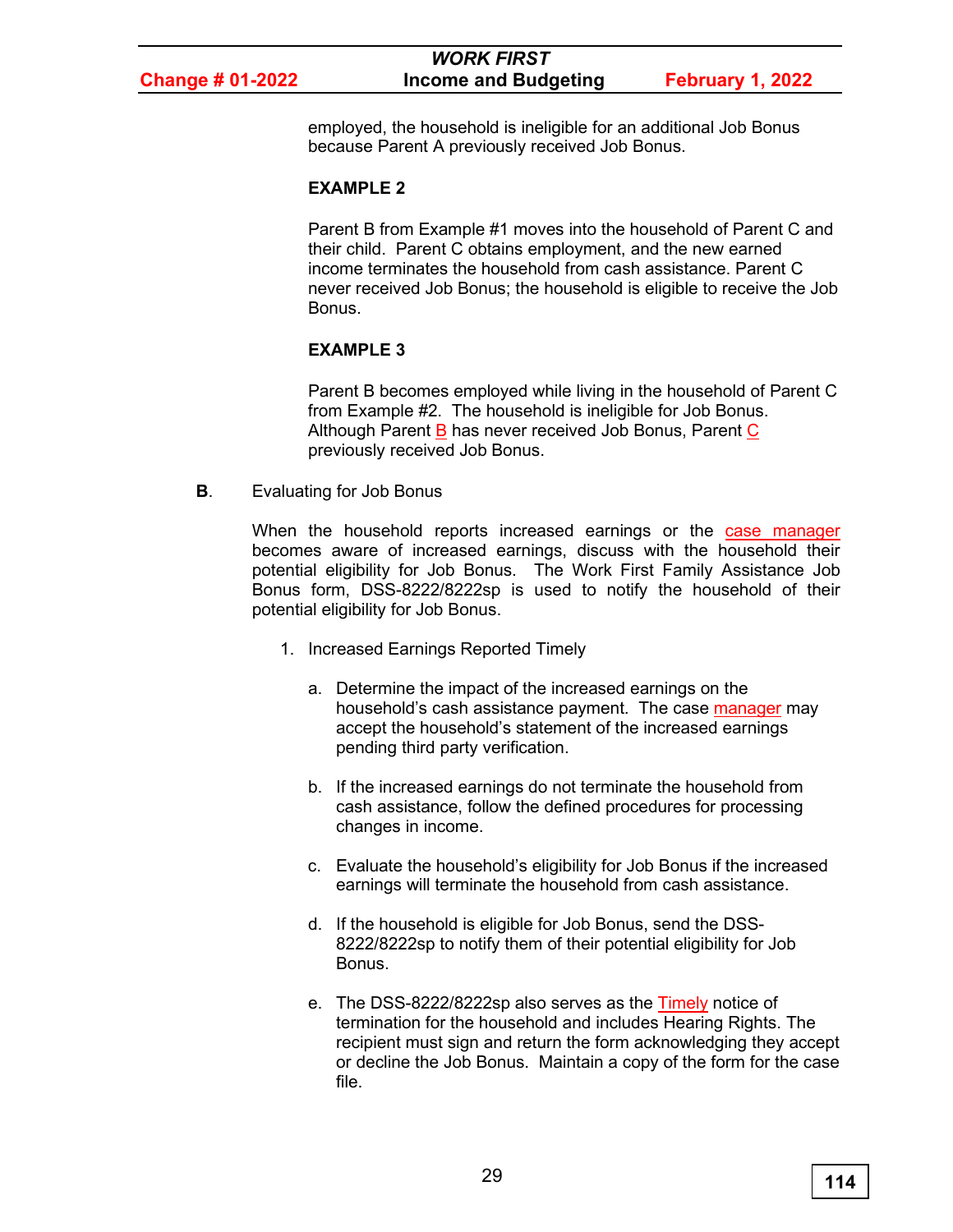| <b>WORK FIRST</b>       |                                                                                                                                                                                                                                                                                                                                                                                                                                                                 |                         |  |  |  |  |  |
|-------------------------|-----------------------------------------------------------------------------------------------------------------------------------------------------------------------------------------------------------------------------------------------------------------------------------------------------------------------------------------------------------------------------------------------------------------------------------------------------------------|-------------------------|--|--|--|--|--|
| <b>Change # 01-2022</b> | <b>Income and Budgeting</b>                                                                                                                                                                                                                                                                                                                                                                                                                                     | <b>February 1, 2022</b> |  |  |  |  |  |
| f.                      | The form must be returned within 10 calendar days for the<br>household to be eligible for Job Bonus. The case manager must<br>include the return by date on the form.                                                                                                                                                                                                                                                                                           |                         |  |  |  |  |  |
|                         | g. If the change is reported during an office visit and the eligibility for<br>Job Bonus can be determined, provide the DSS-8222/8222sp to<br>the household at that time.                                                                                                                                                                                                                                                                                       |                         |  |  |  |  |  |
|                         | h. If the form is not returned by the tenth $(10th)$ calendar day, follow<br>Work First policy to terminate the cash assistance case. The<br>DSS-8222 serves as the Timely notice, therefore the household<br>may be terminated without further notice. Once the case<br>terminates, a Notice of Termination, DSS-8110 Adequate notice<br>must be sent to the recipient to inform them of the action taken on<br>their case. See Work First Manual Section 264. |                         |  |  |  |  |  |
|                         | $\frac{1}{2}$ if the ferm is returned by the tenth $(40^{\text{th}})$ estender deviand the                                                                                                                                                                                                                                                                                                                                                                      |                         |  |  |  |  |  |

- i. If the form is returned by the tenth  $(10<sup>th</sup>)$  calendar day and the household has chosen to accept the Job Bonus, refer to the **FAST** Help Job Aid: Job Bonus for Cash Assistance for processing instructions. Once the case terminates at the end of the Job Bonus period, a Notice of Termination (DSS-8110 Adequate) must be sent to the recipient to inform them of the action taken on their case. See Work First Manual Section 264.
- j. If the DSS-8222/8222sp is returned by the tenth  $(10<sup>th</sup>)$  calendar day and the household declines the Job Bonus, follow Work First policy to terminate the cash assistance case. The DSS-8222 serves as the Timely notice, therefore the household may be terminated without further notice. Once the case terminates, a Notice of Termination (DSS-8110 Adequate) must be sent to the recipient to inform them of the action taken on their cash assistance case. See Work First Manual Section 264.
- k. Families that decline the Job Bonus, may be eligible in the future for Job Bonus.
- 2. Increased Earnings Not Reported Timely
	- a. If the household fails to report the increased earnings timely, it is considered non-compliance with the Mutual Responsibility Agreement (MRA). The household is ineligible for Job Bonus and the case manager must follow policies related to MRA noncompliance.
	- b. Review the case to determine if there is a potential overpayment. If so, refer the case to the Program Integrity Unit.
- 3. Evaluating for Job Bonus at the End of a Certification Period

A household may report increased earnings at their Cash Assistance Review or at a time nearing the end of their certification period. Job Bonus is applied to the cash assistance case once in a lifetime for a concurrent period of three (3) months.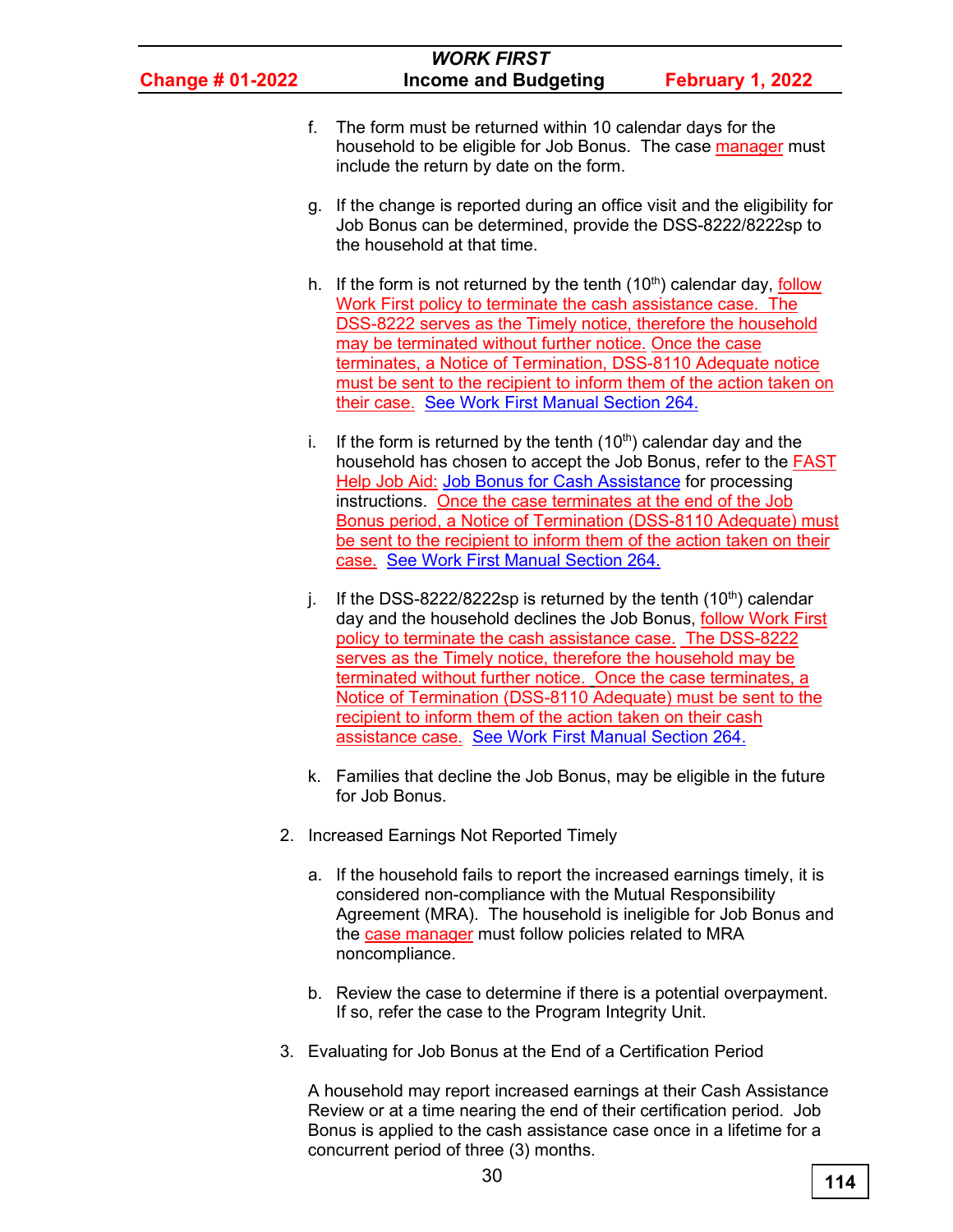| <b>Change # 01-2022</b> |  |  |  |
|-------------------------|--|--|--|
|                         |  |  |  |

# *WORK FIRST* **Income and Budgeting February 1, 2022**

- a. The Job Bonus months must occur within the same certification period. It cannot be applied over multiple certification periods. If determined eligible for Job Bonus, and there are less than three months remaining in the current certification period, the household will receive Job Bonus only for the remaining months in the current certification period.
- b. If eligible for Job Bonus, determine how many months are remaining in the household's current certification period. Provide the household with the DSS-8222/8222sp and explain to the household the abbreviated Job Bonus period.
- c. The household must be informed that any months used for Job Bonus will meet the definition of the lifetime limit. Document that this information was shared with the household.

# **XII. CHILD SUPPORT**

Child support is considered unearned income for the dependent child. If child support is received by the household for a child who is not a required household unit member, determine whether it is to the household's advantage to exclude that child from the Work First assistance unit. (Remember, the income of non-assistance unit members is not countable income).

If an applicant/recipient is receiving child support for an adult child (over age 18) or a child who no longer lives in the household, the child support is countable [unearned](javascript:TextPopup(this))  [income](javascript:TextPopup(this)) to the applicant/recipient.

**Note:** For ongoing cases, if the child is age 18 or older and is a student in high school who is expected to graduate no later than the month of their 19th birthday, budget the child support as unearned income to the child.

# **XIII. CONTRIBUTIONS**

If the household's statement and the third-party contributor's statement disagree on the amount of the contribution, try to resolve the discrepancy using the [DSS-8176,](http://info.dhhs.state.nc.us/olm/forms/dss/dss-8176-ia.pdf) Contribution Form. If the case manager cannot resolve the difference, use the lower amount.

# **XIV. SCHOLARSHIPS AND OTHER EDUCATIONAL ASSISTANCE**

Once the case manager determines that the scholarship or other educational assistance is countable, they must determine how much to count. This includes work-study programs not funded by Title IV of the Higher Education Act or Bureau of Indian Affairs student assistance programs.

- **A.** Subtract from the scholarship or other educational assistance the portion that is used for the following items.
	- **Tuition and fees**
	- **Books and supplies**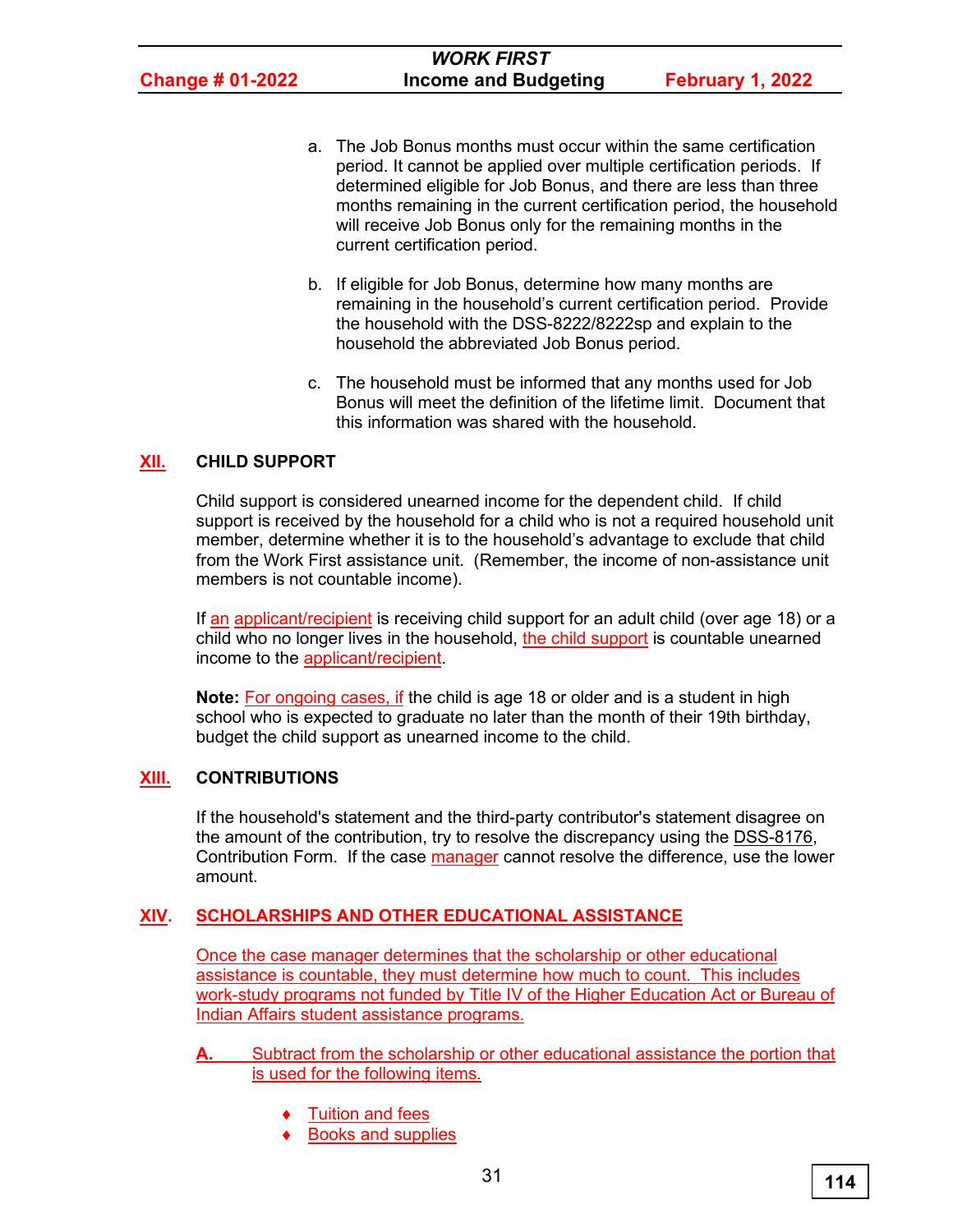- **Equipment**
- Special clothing needs
- **Required school insurance**
- Childcare needed for school attendance
- **B.** Divide the remaining portion by the number of months the scholarship or educational assistance is intended to cover. Count this amount as unearned income for each month the scholarship or educational assistance is intended to cover.

# **XV. WORK RELEASE FUNDS**

A household may be potentially eligible for Work Release funds if a child in the household is deprived of parental support and care due to the absence of a parent who is in prison. A household member may receive these funds from an inmate who is employed under the Department of Public Safety's Work Release Program.

Budget Work Release funds received by the household as child support income.

If the Department of Public Safety sends a Work Release Action Form, DC-190, to the agency, the county director must designate who is responsible for contacting the inmate's dependents, whether known to the agency or not, to determine their needs.

#### **A. Contact Dependents**

- 1. For this purpose, a dependent is defined as a spouse, child, parents of the inmate, or other relatives for whom the inmate has assumed responsibility in the past. The case manager must also consider any other legal dependents whom the inmate has not acknowledged.
- 2. Do not consider as dependents a remarried spouse or the parent of the dependent children if the parents were never married.

#### **B. Determine Dependent Needs**

- 1. To accomplish this, add the monthly needs for the number of dependents in the household using the table in E. below plus the dependents' monthly payments on health and life insurance, medical expenses not covered by Medicaid, school lunches, and expenses for college and vocational training courses not met by loans, grants, or scholarships.
- 2. Disregard all the dependents' income.

#### **C. Report to the Department of Public Safety**

- 1. Within two weeks of receiving the DC-190, report the dependent information to the Department of Public Safety using the Report on Aid Needed by Inmate's Dependents [\(DSS-1664\)](http://info.dhhs.state.nc.us/olm/forms/dss/dss-1664.pdf). Attach a copy of any court order concerning the inmate's dependents.
- 2. If there is no court order for support or if the court order indicates support will be paid through the county, return only the DSS-1664 listing all dependents.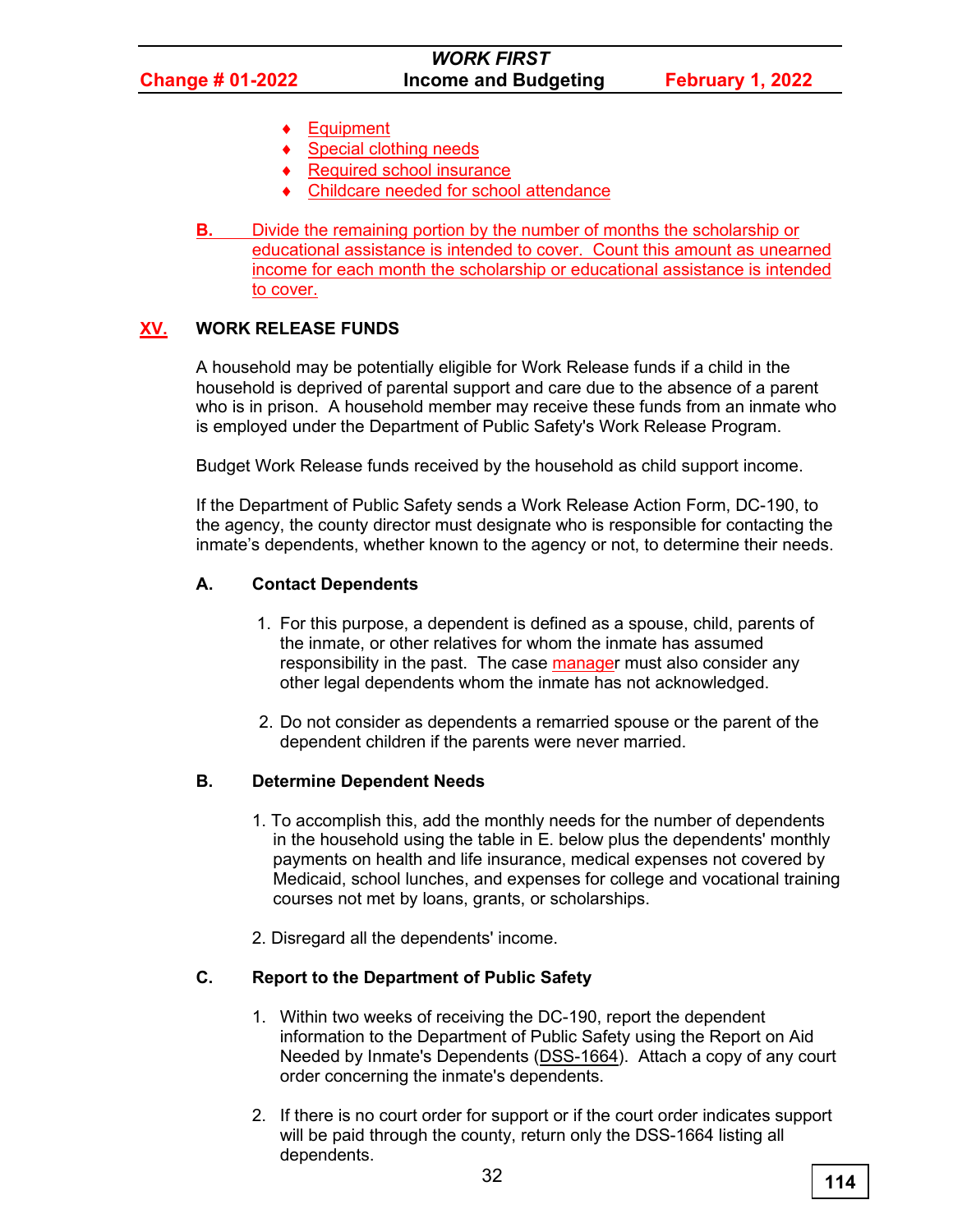3. If there is a valid court order that indicates a specific amount to be paid for some of the dependents, complete and return two copies of the DSS-1664. (Complete item 4 on the DSS-1664 and attach a copy of the court order.) The Department of Public Safety will pay the specified amount directly to the Clerk of Court. Any remaining monies will be sent to the county for other dependents.

## **D. Notification to Child Support Enforcement Office**

Notify the Child Support Enforcement Office that the household unit is receiving Work Release funds. Any court order for support must be amended due to Work Release funds. If there is no order for support, the Child Support Enforcement Office may find it appropriate to pursue court action.

#### **E. Needs Chart for Dependants**

Use this chart to determine the monthly needs based on the number of dependents.

| <b>NEEDS OF DEPENDENTS</b>                                              |  |  |  |  |  |  |  |  |  |
|-------------------------------------------------------------------------|--|--|--|--|--|--|--|--|--|
| Number of Dependents                                                    |  |  |  |  |  |  |  |  |  |
| \$544   \$594   \$648   \$698<br>\$472<br>\$746<br><b>Monthly Needs</b> |  |  |  |  |  |  |  |  |  |

| Number of Dependents                     |  | 10 |  |                                                         |
|------------------------------------------|--|----|--|---------------------------------------------------------|
| <b>Monthly Needs</b>                     |  |    |  | \$772   \$812   \$860   \$896   \$946   \$992   \$1,042 |
| For each additional dependent, add \$50. |  |    |  |                                                         |

# **XV. LUMP-SUM PAYMENTS**

A lump sum is a one-time payment that is not expected to reoccur.

- **A.** For applications: Lump sum payments received during the month of application are counted as income during that month. Count any remaining balance **as a resource** beginning the month after the month of receipt.
- **B.** For on-going cases: Count the remaining balance **as a resource** in the month after the month of receipt.
- **C.** Do not recoup assistance received the month the lump sum is received.
- **D.** Do not count the following types or portions of lump sum payments:
	- Lump sum settlement paid directly to the provider, such as a doctor or attorney
	- **SSI**
	- Payments received as compensation for a loss of resources or a lump sum earmarked for a specific purpose

# **XVI. SPECIAL INSTRUCTIONS FOR BANK ACCOUNTS**